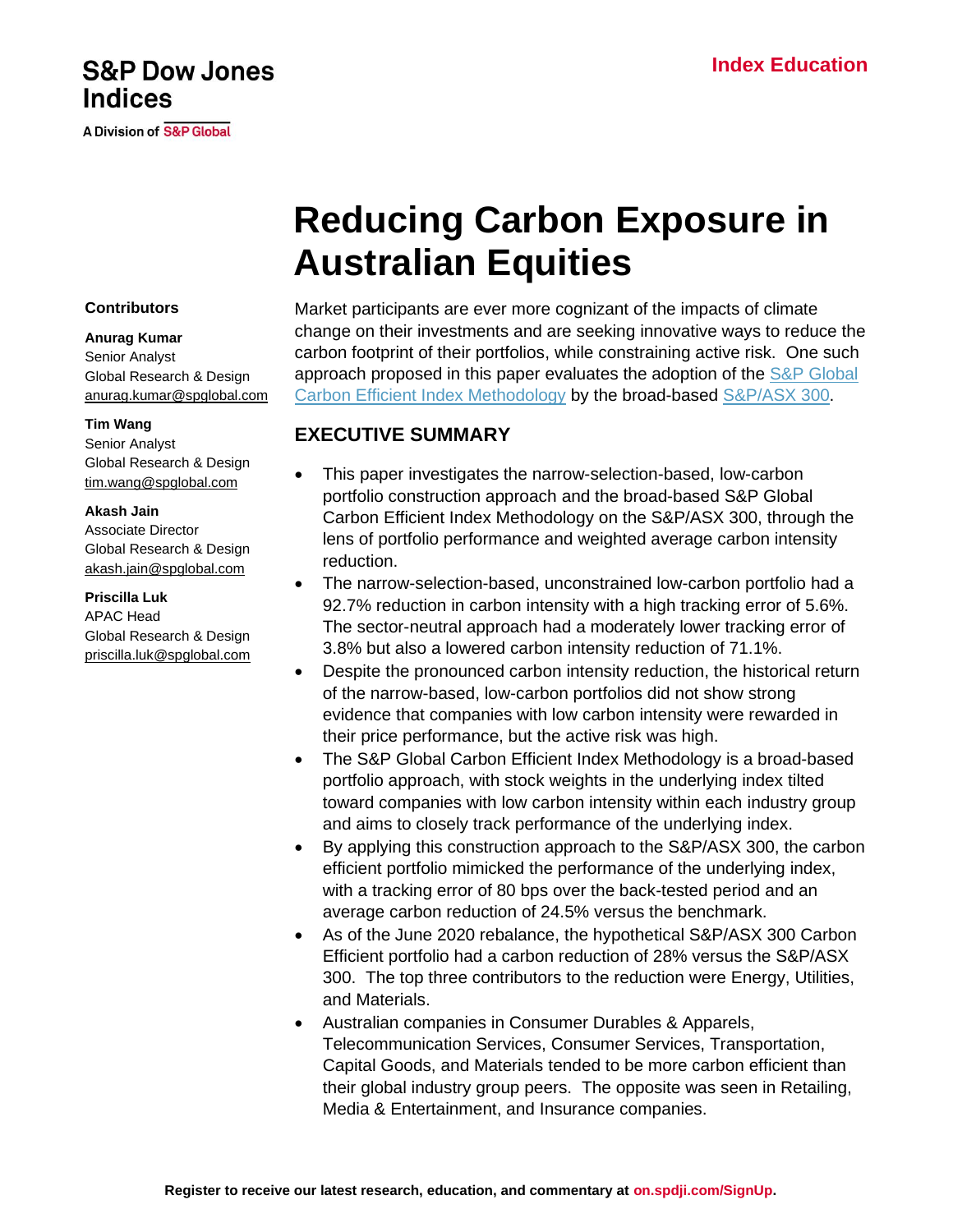*Following 2020, climate change has been highlighted as a standout, long-term risk that the world faces*

*Companies are exploring ways to manage carbon risks, as these risks would continue to worry more carbon-conscious investors.*

*Financial markets have the potential to incentivize the development of a more sustainable and resilient economy.*

*Australian asset owners and managers are under increasing pressure to reduce their portfolio carbon footprint.* 

# **INTRODUCTION**

# **Why Is Low-Carbon Investing Relevant to Australian Market Participants?**

Following 2020, a year in which floods, droughts, and fires ravaged Australia and the Amazon, climate change has been highlighted as a standout, long-term risk that the world faces.<sup>1</sup> To prevent temperature rise beyond 1.5°C, countries have to limit carbon emissions. This may result in low-carbon transition risks such as increasing regulation of carbon emissions through taxes, emissions trading schemes, and fossil fuel extraction fees. Mitigating risks from climate change may result in newer forms of risks and shocks for business and the generation of unpriced risks in financial markets. Therefore, companies are exploring more ways to manage carbon risks, as these risks would continue to worry more carbonconscious investors.

Financial markets have the potential to incentivize the development of a more sustainable and resilient economy. There is increasing desire to understand and measure environmental impact in portfolios and investments. Asset owners, such as the Government Pension Investment Fund (GPIF), $<sup>2</sup>$  are promoting the integration of environmental factors in their</sup> investment principles. Australian asset owners and managers are under increasing pressure to reduce their portfolio carbon footprint. Australia's AUD 2.9 trillion superannuation industry may be compelled to tilt or reconstruct its benchmark portfolios to incorporate low-carbon investing principles.<sup>3</sup> Retail Employees Superannuation Trust, a fund for retail workers that manages about AUD 60 billion, was sued by one of its own members for not adequately assessing the impact of climate change on its holdings.<sup>4</sup> The 8,100 members of UniSuper, a Melbourne-based fund that manages AUD 85 billion, are looking to discontinue investments in firms that are expanding their fossil fuel output.

These efforts from market participants, including asset owners and asset managers, to transition to low-carbon portfolios are nudging companies to alter their business approaches toward more sustainable outcomes. BHP Group has pledged to power two of its copper mines in Chile via renewable energy by the middle of the decade<sup>5</sup> and intends to exit thermal coal production<sup>6</sup>. Origin Energy has disclosed that it spent more than AUD 800 million in order to source more than one-quarter of its energy-generation

- <sup>1</sup> [The Global Risks Report 2020: 15](http://www3.weforum.org/docs/WEF_Global_Risk_Report_2020.pdf)<sup>th</sup> Edition. World Economic Forum.
- <sup>2</sup> [ESG Report 2019.](https://www.gpif.go.jp/en/investment/GPIF_ESGREPORT_FY2019.pdf) GPIF.
- <sup>3</sup> Bloomberg. ["Wildfires forcing Australian funds to be more green."](https://www.pionline.com/esg/wildfires-forcing-australian-funds-be-more-green) *Pensions&Investments*. February 2020.
- <sup>4</sup> Fowler, Elouise. ["Rest Super agrees to align portfolio to climate goals.](https://www.afr.com/policy/energy-and-climate/rest-super-settles-climate-lawsuit-20201102-p56au9)" *Financial Review*. November 2020.
- <sup>5</sup> Cox, Lisa. ["BHP plans to replace coal with renewables at two huge copper mines in Chile.](https://www.theguardian.com/business/2019/oct/22/bhp-replace-coal-renewables-two-huge-copper-mines-chile)" *The Guardian*. October 2019.
- <sup>6</sup> Hume, Neil. ["BHP responds to investor pressure with thermal coal exit.](https://www.ft.com/content/82c407a4-4bef-447f-b581-038278b28ff8)" Financial Times. August 2020.

### **INDEX EDUCATION | ESG** 2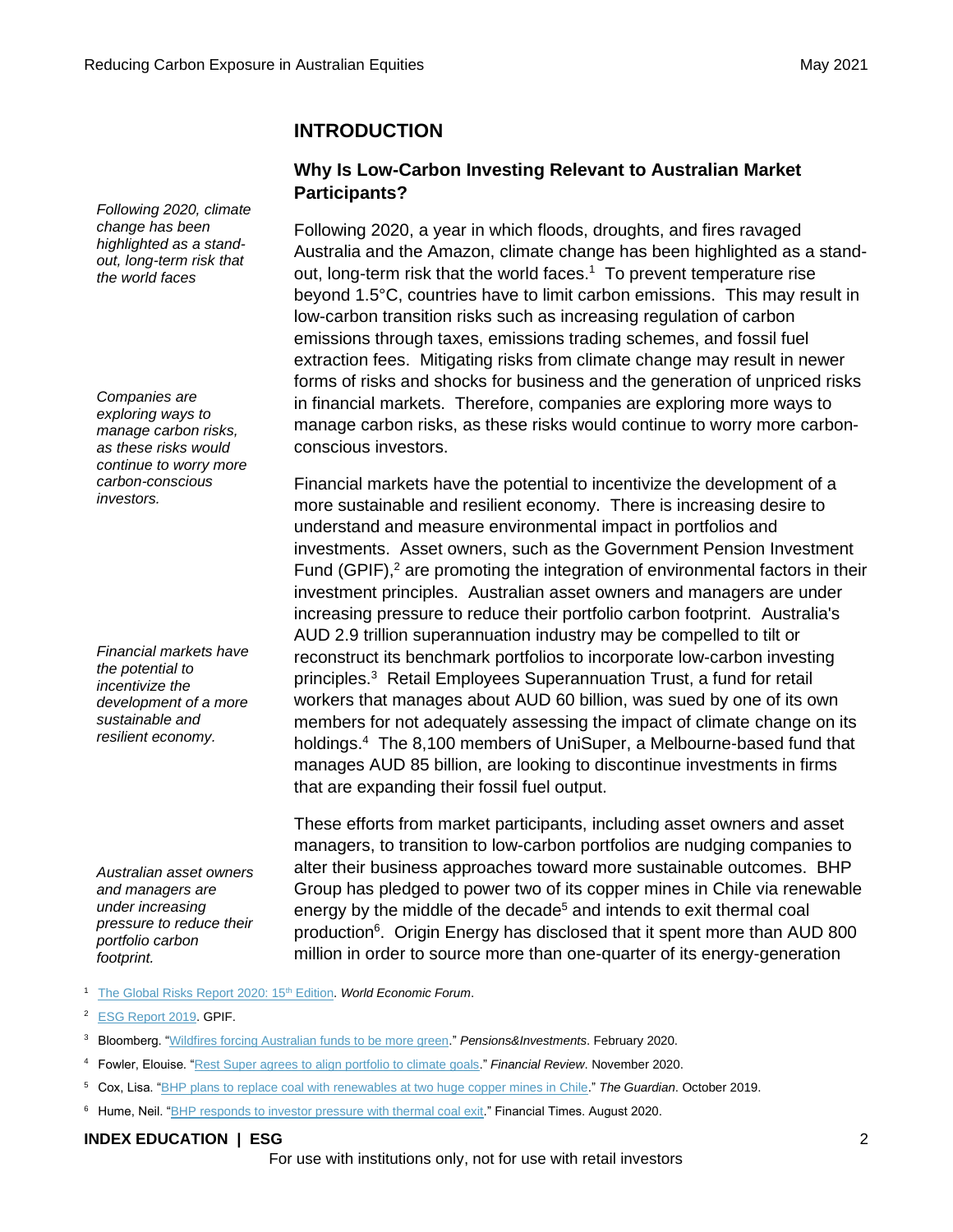*To match precise investment goals, various low-carbon portfolio solutions are available.* 

*Stock selection and weighting methods can be based on carbon intensity, fossil fuel exposure, future carbon price risk, carbon transition risk, among others.*

*S&P DJI offers a suite of low-carbon indexing solutions in Australia.*

mix from renewable energy in 2021. AGL, Australia's largest owner of coalfired electricity assets, has created an up to AUD 3 billion fund to unlock investment in large-scale renewable energy in partnership with Queensland Investment Corp. on behalf of its clients, including Australia's Future Fund.<sup>3</sup>

To match precise investment goals, various low-carbon portfolio construction approaches are available. Stock selection and weighting methods can be based on carbon intensity, fossil fuel exposure,<sup>7</sup> future carbon price risk,<sup>8</sup> carbon transition risk,<sup>9</sup> etc. Using carbon intensity data from S&P Global Trucost,<sup>10</sup> we compared and analyzed narrow- and broadbased low-carbon portfolios for Australia.

# **EXISTING S&P DOW JONES INDICES LOW-CARBON INDICES IN AUSTRALIA**

S&P Dow Jones Indices offers a suite of low-carbon indexing solutions in Australia.

[S&P/ASX All Australian 50 Carbon Efficient Index:](https://www.spglobal.com/spdji/en/indices/esg/sp-asx-all-australian-50-carbon-efficient-index/#overview) The S&P/ASX All Australian 50 Carbon Efficient Index $11$  is designed to measure the performance of companies in its underlying index, while overweighting companies with lower levels of carbon emissions and underweighting companies with higher levels of carbon emissions. Constituent weights are adjusted to reflect each company's carbon footprint compared with other companies in the same Global Industry Classification Standard (GICS® ) sector.

[S&P/ASX All Australian 50 Fossil Fuel Free Carbon Efficient Index:](https://www.spglobal.com/spdji/en/indices/esg/sp-asx-all-australian-50-fossil-fuel-free-carbon-efficient-index/#overview) The

S&P/ASX All Australian 50 Fossil Fuel Free Carbon Efficient Index<sup>12</sup> is designed to measure the performance of companies in its underlying index that do not own fossil fuel reserves, while overweighting or underweighting companies based on their levels of carbon emissions. Fossil fuel reserves are defined as economically and technically recoverable sources of crude oil, natural gas, and thermal coal.

Both carbon-efficient index series slightly outperformed the underlying index (the [S&P/ASX All Australian 50\)](https://www.spglobal.com/spdji/en/indices/equity/sp-asx-all-australian-50/) on an annualized return and riskadjusted return basis (see Exhibit 7 in Appendix). The S&P/ASX All 50 Carbon-Efficient Index observed a relatively modest tracking error of 1.2%.

- <sup>7</sup> [S&P/ASX All Australian 50 Fossil Fuel Free Index](https://www.spglobal.com/spdji/en/indices/esg/sp-asx-all-australian-50-fossil-fuel-free-index/#overview)
- <sup>8</sup> [S&P/ASX 200 Carbon Price Risk 2030 Adjusted Index](https://www.spglobal.com/spdji/en/indices/esg/sp-asx-200-carbon-price-risk-2030-adjusted-index/#overview)
- <sup>9</sup> S&P Paris-Aligned & [Climate Transition \(PACT\) Indices](https://www.spglobal.com/spdji/en/documents/methodologies/methodology-sp-paris-aligned-climate-transition-pact-indices.pdf)

### **INDEX EDUCATION | ESG** 3

<sup>&</sup>lt;sup>10</sup> S&P Global Trucost's carbon intensity is defined as the GHG emissions from a company's direct operations and first-tier suppliers, measured in metric tons of carbon dioxide equivalent (tCO<sub>2</sub>e) per USD 1 million of revenue (tCO<sub>2</sub>e/USD 1 million). For S&P Global Trucost's carbon intensity data coverage and treatment on stocks without the data, please see Exhibit 9 in the Appendix.

<sup>&</sup>lt;sup>11</sup> For more information on the construction and maintenance of these indices, please see the S&P/ASX Carbon Efficient and Fossil Fuel Free [Indices Methodology.](https://www.spglobal.com/spdji/en/documents/methodologies/methodology-sp-asx-ce-and-fff-ce-indices.pdf)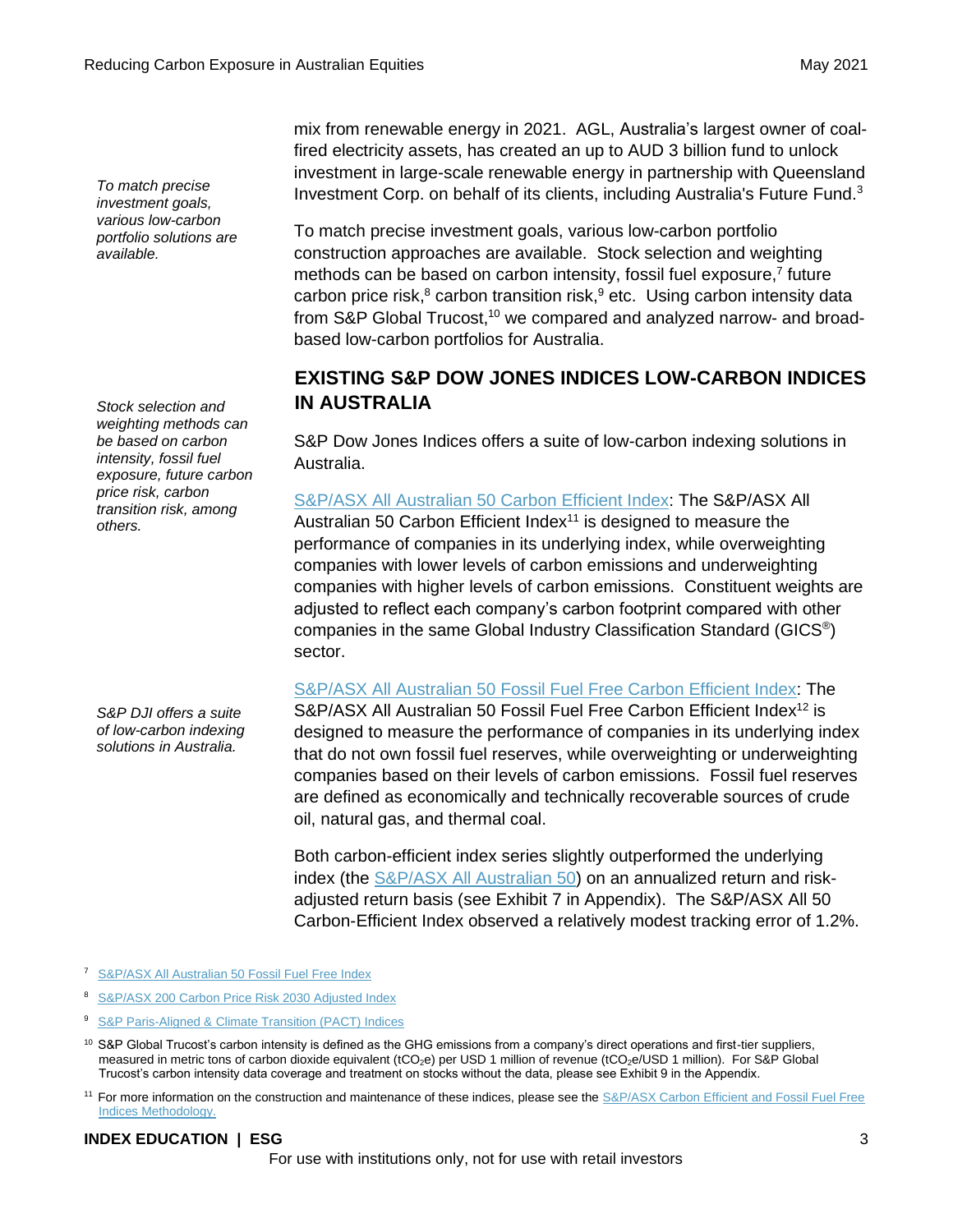*Both the standard and fossil fuel free carbonefficient indices slightly outperformed the benchmark S&P/ASX All Australian 50 on an annualized return basis.* 

*We used sectorunconstrained and -neutral selection approaches to construct low- and high-carbon portfolios with the S&P/ASX 300 as the underlying universe.*

*The unconstrained portfolio construction approach does not necessitate equitable selection from every sector but rather aims to select constituents to achieve the objective.*

The fossil-fuel-free version of the index, which eliminates companies that do not own fossil fuel reserves, had a relatively higher tracking error. Compared with the S&P/ASX All Australian 50, the S&P/ASX All Australian 50 Carbon Efficient Index reduced the weighted average carbon intensity score by almost 33%, whereas the S&P/ASX All Australian 50 Fossil Fuel Free Carbon Efficient Index did so by 68.3%.

# **NARROW-BASED, LOW-CARBON PORTFOLIO WITH STOCK SELECTION BASED ON COMPANY CARBON INTENSITY**

# **Data & Methodology**

To understand the characteristics of a narrow-based, low-carbon portfolio in Australia, we constructed top and bottom tertile portfolios (one-third by stock count) based on the carbon intensity of the constituents of the S&P/ASX 300. These low- and high-carbon portfolios were constructed using sector-unconstrained and sector-neutral selection approaches.

With the sector-unconstrained approach, we ranked all companies in the S&P/ASX 300 universe by their carbon intensity. The tertiles of stocks with the lowest and highest carbon intensity formed the unconstrained lowcarbon and high-carbon portfolios, respectively. In the sector-neutral approach, we ranked companies in the base universe<sup>12</sup> within each sector by their carbon intensity. The tertile of stocks with the lowest and highest carbon intensity from each sector constituted the sector-neutral, low-carbon and high-carbon portfolios, respectively.

The four hypothetical portfolios and the base universe were equally weighted, with annual rebalancing after the close of the third Friday of March.<sup>13</sup> Reference data such as carbon intensity, float market cap, and carbon emissions were sourced as of the third Friday of February.

# **Comparing Carbon Intensity Reduction and Performance Characteristics of the Unconstrained and Sector-Neutral Low-Carbon Portfolios**

The unconstrained portfolio construction approach does not necessitate equitable selection from every sector but rather aims to select constituents to achieve the objective (i.e., to lower the portfolio's weighted average carbon intensity score from that of the underlying universe). On the other hand, the sector-neutral approach aims to achieve the same objective but selects constituents independently in each sector, thus mandating similar representation (by weight) in the low-carbon portfolio as in the equal-

 $12$  At each rebalance date, the base universe was constructed using the constituents of the S&P/ASX 300 as of the reference date. Companies that did not have carbon intensity data or were dropped from the underlying on the effective date were excluded. Please refer to Exhibit 8 to see the coverage of the base universe.

<sup>13</sup> The 2020 rebalance was conducted in the month of June.

# **INDEX EDUCATION | ESG** 4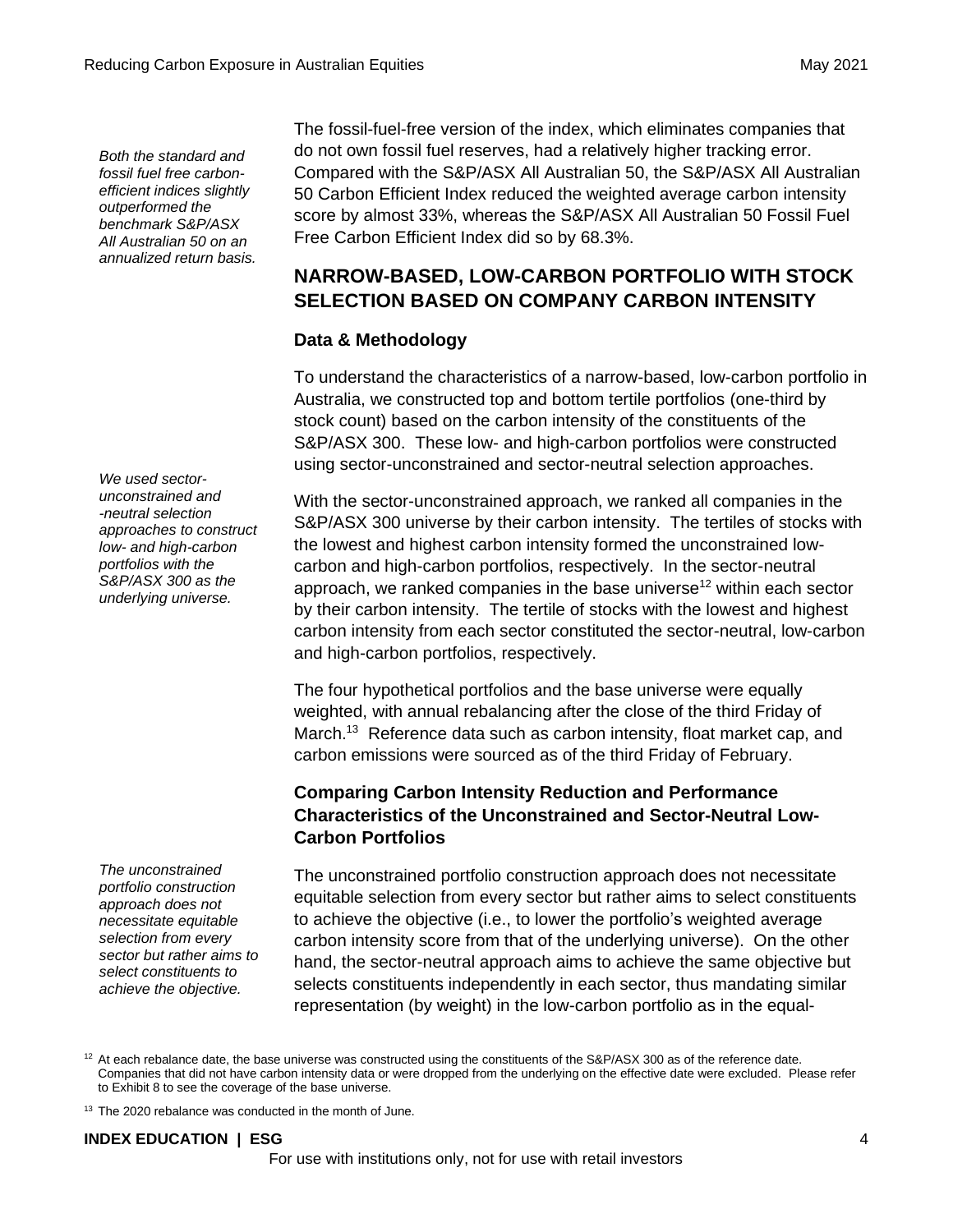*On the other hand, the sector-neutral approach aims to achieve the same objective but mandates similar sector representation as in the underlying universe.*

*The Financials and Communication Services sectors had narrow carbon intensity ranges, while Utilities and Materials had wider spreads, thus a higher potential for carbon reduction.*

weighted underlying universe. The sector-neutral approach may thus benefit by reducing the risk of active sector allocations but may also result in less of a weighted carbon intensity reduction.

The range of carbon intensities<sup>14</sup> within a sector was narrow for a few sectors and wide for others (see Exhibit 1). As of June 19, 2020, sectors such as Financials and Communication Services had narrow carbon intensity ranges (24.5 and 77.2  $tCO<sub>2</sub>e/USD$  million revenue, respectively), while Utilities and Materials had wider spreads of 4,669 and 4,043 tCO2e/USD million revenue, respectively. The wider the spread, the higher the potential for carbon reduction in the sector-neutral approach.

Exhibit 1 illustrates the nuances and contrasts in the construction of a sector-unconstrained versus sector-neutral selection process for the portfolio as of June 19, 2020. The top chart shows the unconstrained selection of the low- and high-carbon portfolios, while the bottom chart illustrates sector-neutral low- and high-carbon portfolio construction. The vertical axes of the charts represent carbon intensity, and the horizontal axes represent the 11 GICS sectors. The grey bars represent the carbon intensity of each constituent within each sector. The green and red bars represent the threshold carbon intensity value for the cutoff stock for the low-carbon and high-carbon portfolios, respectively. The dashed green and red lines represent the weighted average carbon intensity of the low- and high-carbon portfolios, respectively.

<sup>&</sup>lt;sup>14</sup> The carbon intensity range within a sector is calculated as the difference in the maximum and minimum carbon intensity of S&P/ASX 300 constituents within a sector.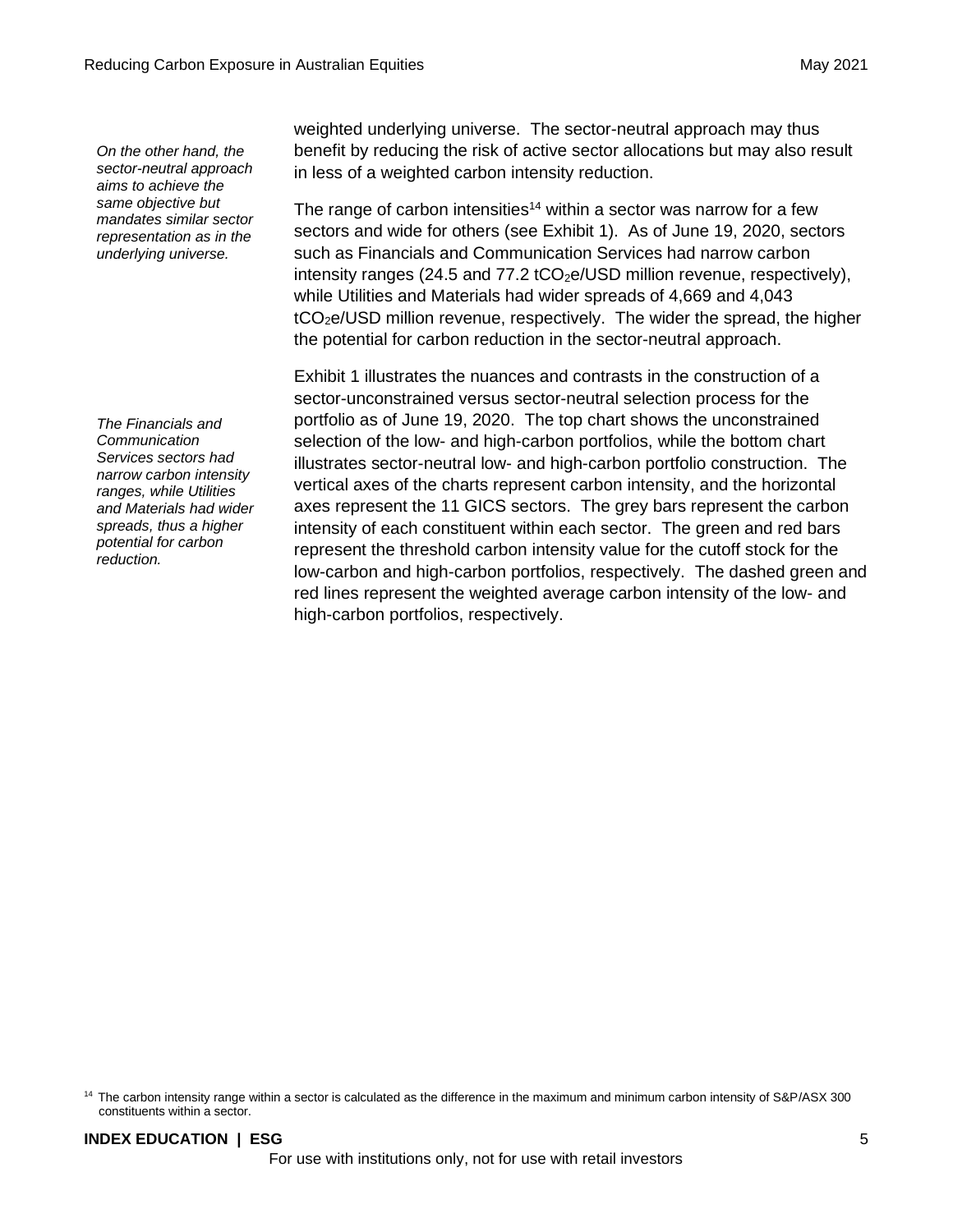*The unconstrained, lowcarbon portfolio prioritized stock selection from lowcarbon sectors such as Financials and Information Technology…*

*…and offered a much lower weighted average carbon intensity (19.1) than its sector-neutral counterpart (92.9).*

*The sector-neutral, lowcarbon portfolio had an average carbon intensity reduction of 71.1%, which is still lower than unconstrained, lowcarbon portfolio reduction of 92.7%.*

**INDEX EDUCATION | ESG** 6 For use with institutions only, not for use with retail investors

The sector-unconstrained, low-carbon portfolio has historically prioritized stock selection from low-carbon sectors such as Financials and Information Technology, whereas the sector-unconstrained, high-carbon portfolio selected a higher number of stocks from the Materials and Energy sectors (see top chart in Exhibit 1). The sector-neutral, low-carbon approach ensures equal sector representation (by dividing each sector into top and bottom tertiles), thus reducing sector biases with respect to an equalweighted base universe (see bottom chart in Exhibit 1). The sectorunconstrained approach offered a lower weighted average carbon intensity (19.1) than the sector-neutral approach (92.9).

The sector-unconstrained, low-carbon portfolio weights tilted toward lowcarbon sectors such as Financials but away from high-carbon sectors such as Materials and Energy. This resulted in high carbon intensity reduction for the unconstrained low-carbon portfolio, though with a larger sector bias compared with the base universe (see Exhibit 9 in the Appendix). During the back-tested period, on average, the unconstrained low-carbon portfolio had a carbon intensity of 27 tCO<sub>2</sub>e/USD million revenue, which was a 92.7% reduction from the base universe, with a carbon intensity of 369.7  $tCO<sub>2</sub>e/USD$  million revenue.

The high-carbon portfolio tilted weights toward the Materials and Energy sectors, which amounted to a higher portfolio average carbon intensity of 965.9 tCO<sub>2</sub>e/USD million revenue, a 161.3% increase over the base universe. Over the back-tested period, the sector-neutral, low-carbon portfolio had an average carbon intensity of  $106.2$  tCO<sub>2</sub>e/USD million revenue and an average reduction of 71.1% compared with the base universe, which, though pronounced, is lower than the reduction for the sector-unconstrained approach. The high-carbon portfolio had a higher portfolio average carbon intensity of  $764.6$  tCO<sub>2</sub>e/USD million revenue, a 108.1% increase over the base universe.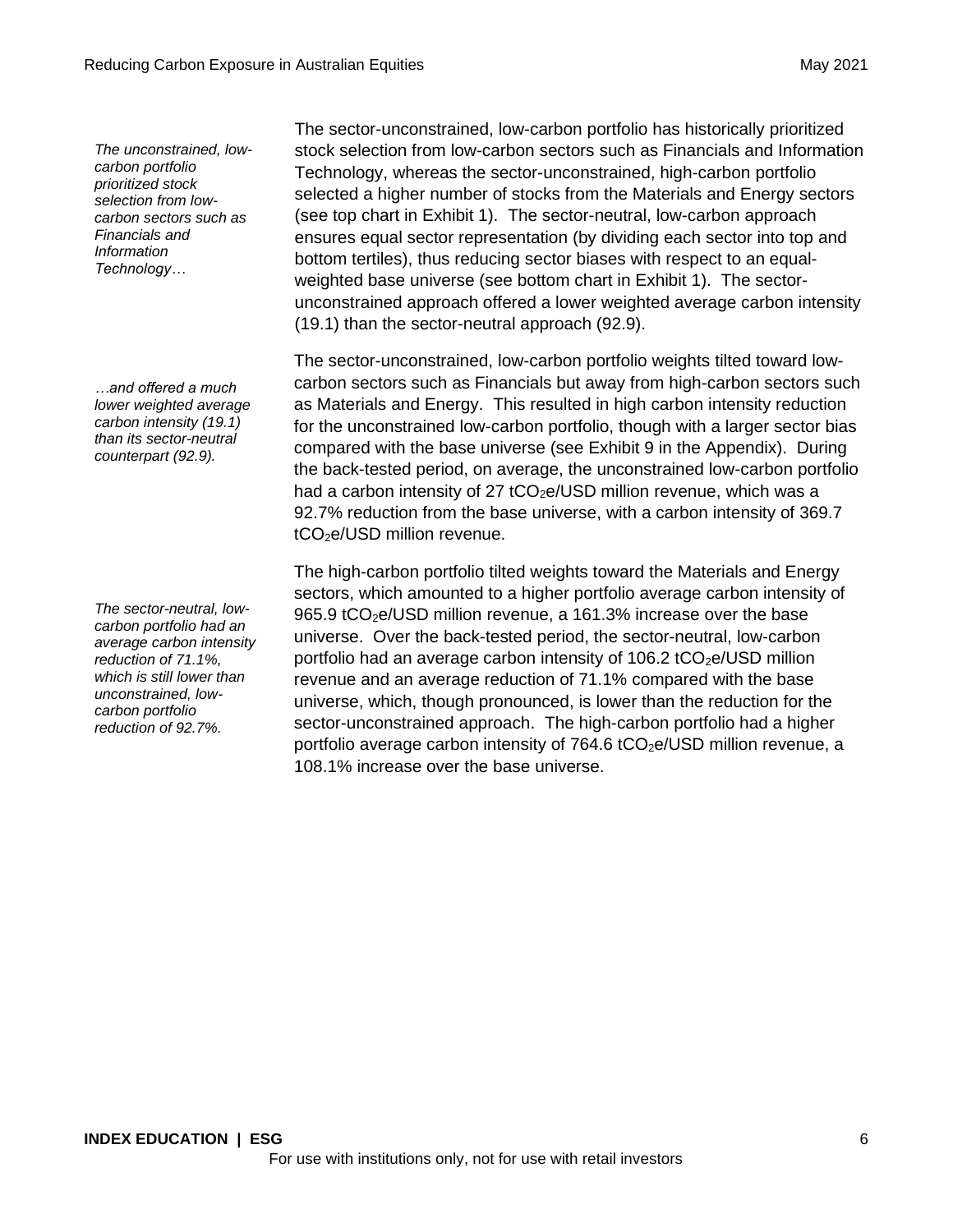







### All portfolios shown are hypothetical equal-weighted portfolios.

Source: S&P Dow Jones Indices LLC, S&P Global Trucost ESG Analysis, and FactSet. Data as of June 19, 2020. The grey horizonal bars represent the carbon intensity of each constituent of the S&P/ASX 300. The green and red horizonal bars represent the upper and lower threshold carbon intensities in each sector for selection in the low- and high-carbon portfolios, respectively. The green and red shaded boxes represent the low- and high-carbon portfolios, respectively. Charts are provided for illustrative purposes.

### **INDEX EDUCATION | ESG** 7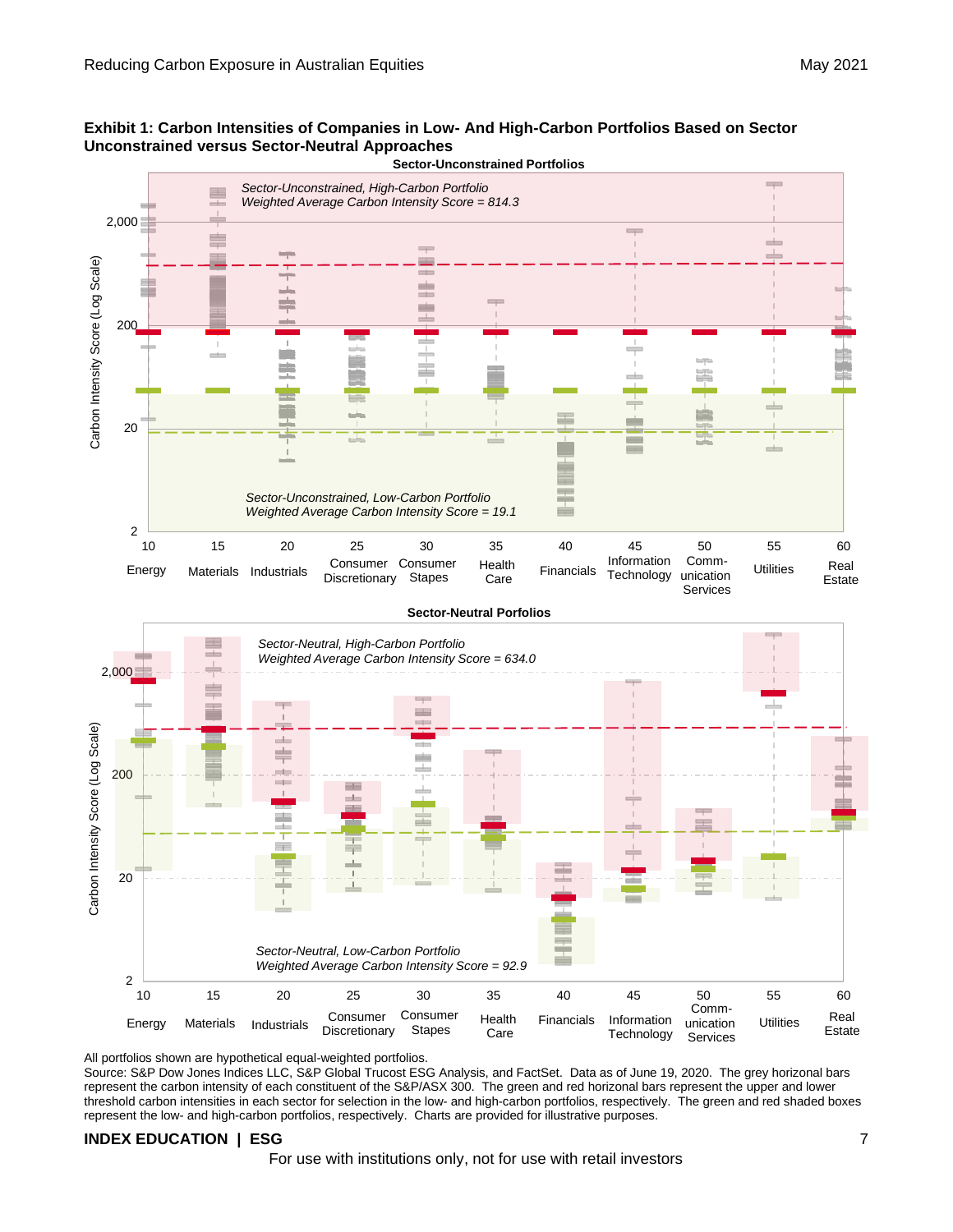*Using the unconstrained approach, the lowcarbon portfolio (12.2%) outperformed the highcarbon portfolio (8.9%) and the underlying benchmark (11.5%)…* 

*…whereas the opposite was true for the sectorneutral approach.* 

*The active risks of the sector-neutral, lowcarbon (3.8%) and highcarbon (4.0%) portfolios were much lower than their unconstrained counterparts (5.6% and 8.0%, respectively).*

In addition to the differences in carbon intensity reductions, performance differences were observed between sector-unconstrained and sectorneutral approaches. Using the sector-unconstrained approach, the lowcarbon portfolio had an annualized return of 12.2%, outperforming the highcarbon portfolio and the base universe (see Exhibit 2). The low-carbon portfolio also had much lower volatility and better risk-adjusted returns than the high-carbon portfolio.

In contrast, using the sector-neutral approach, the low-carbon portfolio had an annualized return of 10%, underperforming the high-carbon portfolio and the base universe, and similar volatilities were observed among the base universe and the high- and low-carbon portfolios. Based on these results, there seems to be no strong evidence that companies with low carbon intensity were rewarded in their price performance. The active risks of the sector-neutral low-carbon (3.8%) and high-carbon (4.0%) portfolios were much lower than those of their sector-unconstrained counterparts (5.6% and 8.0% for low- and high-carbon, respectively). In both approaches (sector-neutral and sector-unconstrained), the narrow-based portfolio had high tracking error, which may be outside the tolerance levels of active risk and may not sit well within the investment objectives for a number of asset owners.

**Exhibit 2: Risk/Return Characteristics of Sector-Unconstrained and Sector-Neutral Low-Carbon and High-Carbon Portfolios (Equal Weighted)**

| <b>CHARACTERISTIC</b>                | <b>BASE</b>     | <b>SECTOR-</b><br><b>UNCONSTRAINED</b> |                        | <b>SECTOR-NEUTRAL</b> |                        |  |
|--------------------------------------|-----------------|----------------------------------------|------------------------|-----------------------|------------------------|--|
|                                      | <b>UNIVERSE</b> | LOW-<br><b>CARBON</b>                  | HIGH-<br><b>CARBON</b> | LOW-<br><b>CARBON</b> | HIGH-<br><b>CARBON</b> |  |
| Annualized Return (%)                | 11.5            | 12.2                                   | 8.9                    | 10.0                  | 12.1                   |  |
| Annualized Volatility (%)            | 16.1            | 16.2                                   | 19.8                   | 16.3                  | 16.6                   |  |
| Risk-Adjusted Return                 | 0.71            | 0.76                                   | 0.45                   | 0.62                  | 0.73                   |  |
| Annualized Excess Return (%)         |                 | 0.72                                   | $-2.55$                | $-1.45$               | 0.65                   |  |
| Tracking Error (%)                   |                 | 5.6                                    | 8.0                    | 3.8                   | 4.0                    |  |
| Information Ratio                    |                 | 0.13                                   | $-0.32$                | $-0.39$               | 0.16                   |  |
| Beta                                 |                 | 0.94                                   | 1.13                   | 0.99                  | 1.00                   |  |
| Weighted Average Carbon<br>Intensity | 367.5           | 26.8                                   | 959.3                  | 106.2                 | 764.6                  |  |

All portfolios shown are hypothetical equal-weighted portfolios.

Source: S&P Dow Jones Indices LLC, S&P Global Trucost ESG Analysis, and FactSet. Data from March 20, 2009, to Dec. 31, 2020. Weighted average carbon intensity measured in tCO<sub>2</sub>e/USD 1 million averaged over the back-tested period. Performance based on total return in AUD. Excess return, tracking error, and information ratio are calculated with respect to the base universe. Past performance is no guarantee of future results. Table is provided for illustrative purposes and reflects hypothetical historical performance. Please see the Performance Disclosure at the end of this document for more information regarding the inherent limitations associated with back-tested performance.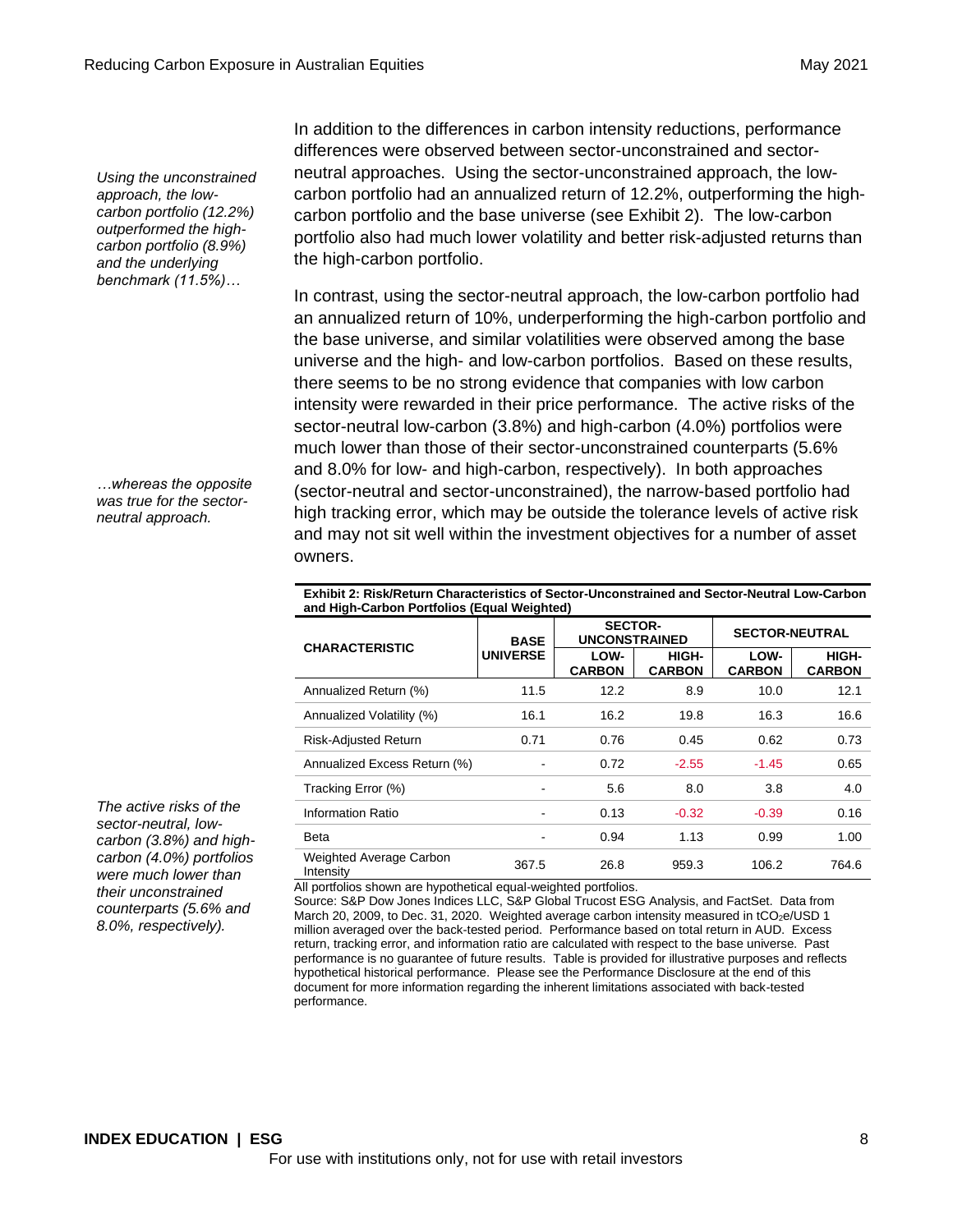*Narrow-based, lowcarbon portfolios resulted in pronounced portfolio carbon intensity reduction, though with the cost of high active risk and uncertain trends in active returns.*

*To examine broadbased, low-carbon portfolios, we applied the S&P Global Carbon Efficient Index Series Methodology, which has two objectives…*

*…to reduce exposure to high-carbon companies in a systematic way and to maintain a risk/return profile similar to the benchmark, the S&P/ASX 300.*

The results from this analysis implied that narrow-based portfolios of stocks with low carbon intensity resulted in pronounced portfolio carbon intensity reduction, though with the cost of high active risk and uncertain trends in active returns. Institutional investors may want to incorporate low-carbon investing principles while reducing a portfolio's tracking error. The next section introduces the S&P Global Carbon Efficient Index Series framework, which aims to accomplish this objective.

# **BROAD-BASED, LOW-CARBON PORTFOLIOS WITH STOCK REWEIGHTING BASED ON COMPANIES' CARBON INTENSITIES**

# **Data & Methodology**

To examine how a broad-based, low-carbon portfolio construction approach would have performed in the Australian market, we applied the framework of the S&P Global Carbon Efficient Index Series to the S&P/ASX 300. We constructed the hypothetical S&P/ASX 300 Carbon Efficient portfolios annually from March 20, 2009, to Dec. 31, 2020, following the S&P Global Carbon Efficient Index Series Methodology.

The S&P Global Carbon Efficient Index Series was launched in 2018<sup>15</sup> and designed with two objectives: 1) to reduce exposure to high-carbon companies in a systematic way, and 2) to maintain a risk/return profile similar to their benchmarks. These two objectives are accomplished by tilting stock weights toward companies with lower carbon intensities within each GICS industry group while maintaining the respective industry group weight as represented in the underlying index. As of June 2020, the S&P [Global LargeMidCap Carbon Efficient Index](https://www.spglobal.com/spdji/en/indices/esg/sp-global-largemidcap-carbon-efficient-index/#overview) had a carbon intensity reduction of 36%, with a tracking error of only about 70 bps<sup>16</sup> versus the underlying index.

In the S&P Global Carbon Efficient Index Series Methodology, the S&P Carbon Global Standard is developed to compare a company's carbon intensity versus its global peers within the same GICS industry group based on the S&P Global LargeMidCap universe. With this framework, all companies are sorted by their carbon intensities and assigned to carbon deciles within each GICS industry group. Companies with lower carbon intensities receive higher decile ranks and more favorable weight adjustment. In our analysis, the carbon intensity decile thresholds based on the S&P Carbon Global Standard were used to define decile ranks for companies in the S&P/ASX 300 at each portfolio rebalancing.

<sup>15</sup> In 2018, Japan's GPIF selected two of the carbon efficient indices in this series— the S&P/JPX Carbon Efficient Index and S&P Global ex-Japan LargeMidCap Carbon Efficient Index—for its domestic and international ESG investment portfolios, respectively

<sup>16</sup> Source: S&P Dow Jones Indices LLC, Data from March 20, 2009, to June 30, 2020. Performance based on total return in AUD. Tracking error calculated with respect to the S&P Global LargeMidCap.

### **INDEX EDUCATION | ESG** 9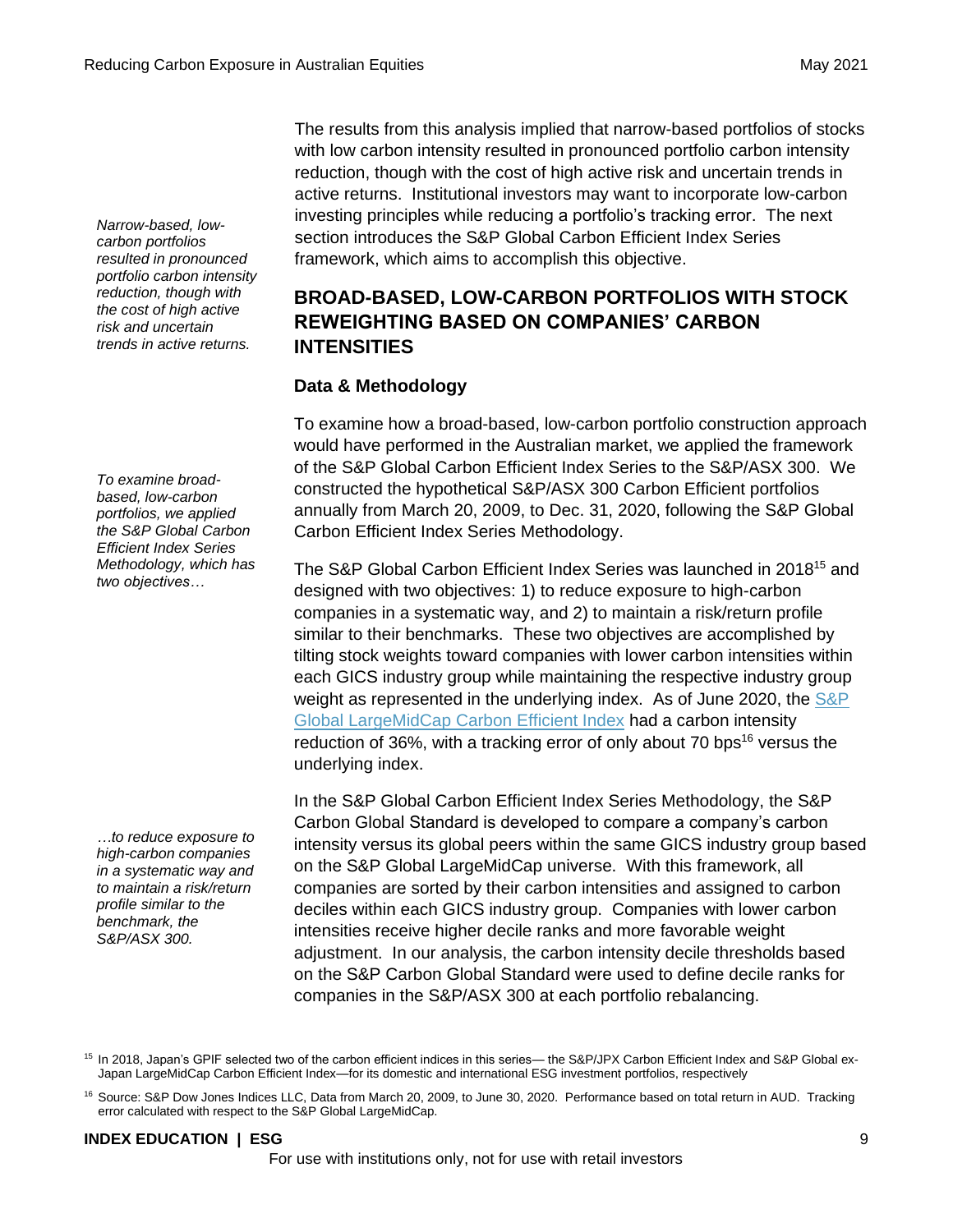*In the framework, the S&P Carbon Global Standard is developed to compare a company's carbon intensity versus its global peers within the same GICS industry.* In addition, all industry groups are classified as high, mid, or low impact based on the range of their companies' carbon intensities,<sup>17</sup> with companies in high impact groups receiving higher weight adjustment factors. Lastly, the weight adjustment also favors companies that disclose their carbon emissions data. Company weight adjustment in the S&P Global Carbon Efficient Index Series is summarized in Exhibit 3.

**Exhibit 3: Weight Adjustment Factor by Company Decile Classification, Disclosure Status,** 

| <b>DECILE</b>                           | <b>DISCLOSURE</b> | <b>DECILE WEIGHT</b>  | <b>CARBON WEIGHT ADJUSTMENT</b><br>(%) BY INDUSTRY GROUP<br><b>IMPACT FACTOR</b> |                |             |  |
|-----------------------------------------|-------------------|-----------------------|----------------------------------------------------------------------------------|----------------|-------------|--|
| <b>CLASSIFICATION</b>                   | <b>STATUS</b>     | <b>ADJUSTMENT (%)</b> | LOW                                                                              | <b>MID</b>     | <b>HIGH</b> |  |
|                                         |                   |                       | X <sub>0.5</sub>                                                                 | X <sub>1</sub> | X3          |  |
| 1 <sup>st</sup> Decile                  | Disclosure        | 40                    | 20                                                                               | 40             | 120         |  |
|                                         | Non-Disclosure    | 30                    | 15                                                                               | 30             | 90          |  |
| $2nd$ Decile                            | <b>Disclosure</b> | 30                    | 15                                                                               | 30             | 90          |  |
|                                         | Non-Disclosure    | 20                    | 10                                                                               | 20             | 60          |  |
| 3 <sup>rd</sup> Decile                  | Disclosure        | 20                    | 10                                                                               | 20             | 60          |  |
|                                         | Non-Disclosure    | 10                    | 5                                                                                | 10             | 30          |  |
| 4 <sup>th</sup> -7 <sup>th</sup> Decile | Disclosure        | 10                    | 5                                                                                | 10             | 30          |  |
|                                         | Non-Disclosure    | 0                     | 0                                                                                | 0              | 0           |  |
| 8 <sup>th</sup> Decile                  | Disclosure        | $\Omega$              | $\Omega$                                                                         | $\Omega$       | $\Omega$    |  |
|                                         | Non-Disclosure    | $-10$                 | -5                                                                               | $-10$          | -30         |  |
|                                         | <b>Disclosure</b> | $-10$                 | -5                                                                               | $-10$          | -30         |  |
| 9 <sup>th</sup> Decile                  | Non-Disclosure    | $-20$                 | $-10$                                                                            | $-20$          | -60         |  |
| 10 <sup>th</sup> Decile                 | <b>Disclosure</b> | $-20$                 | $-10$                                                                            | $-20$          | -60         |  |
|                                         | Non-Disclosure    | $-30$                 | 15                                                                               | $-30$          | -90         |  |

Source: S&P Dow Jones Indices LLC. Table is provided for illustrative purposes.

### **Carbon Intensity Reduction and Performance Characteristics of the Broad-Based Carbon Efficient Portfolio**

Averaged over the back-tested period, the S&P/ASX 300 Carbon Efficient portfolio had a carbon intensity of 257 tCO<sub>2</sub>e/USD million revenue, a 24.5% reduction from the S&P/ASX 300, which had a carbon intensity of 340.5  $tCO<sub>2</sub>e/USD$  million revenue (see Exhibit 5). With no industry group weight or stock selection bias, the carbon reduction of this broad-based, lowcarbon portfolio was significantly smaller than that of the narrow-based, low-carbon portfolios.

### **INDEX EDUCATION | ESG** 10

*intensities and assigned to carbon deciles…* 

*Within each GICS industry group, all companies are sorted by their carbon* 

*…where higher decile ranks are for lowercarbon companies and have a more favorable weight adjustment.*

<sup>&</sup>lt;sup>17</sup> The range for each industry group is calculated as the top and bottom carbon intensity decile threshold difference for companies within the respective industry group based on the S&P Global LargeMidCap universe. High impact: range > 500 tCO2e/USD million revenue; low impact: range  $<$  150 tCO<sub>2</sub>e/USD million revenue; and mid impact = all remaining industry groups.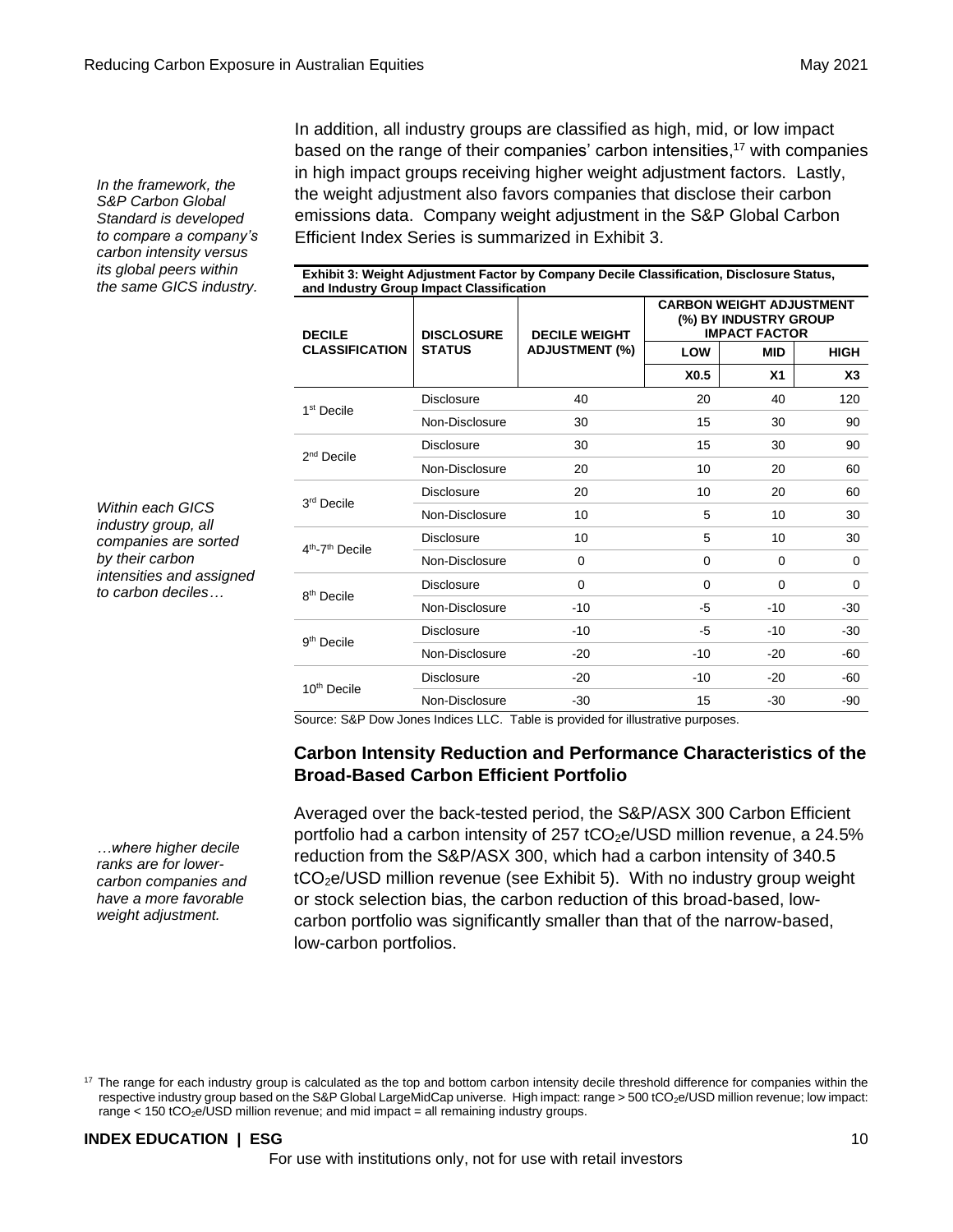| Exhibit 4: Carbon Intensity Reduction by Industry Group for the S&P/ASX 300 Carbon Efficient Portfolio |                                        |                                   |                                                                           |                                   |                                                       |                                                             |
|--------------------------------------------------------------------------------------------------------|----------------------------------------|-----------------------------------|---------------------------------------------------------------------------|-----------------------------------|-------------------------------------------------------|-------------------------------------------------------------|
| <b>INDUSTRY GROUP</b>                                                                                  | <b>INDUSTRY GROUP WEIGHT</b><br>$(\%)$ |                                   | <b>WEIGHTED AVERAGE</b><br><b>CARBON INTENSITY</b><br>(TCO2E/USD MILLION) |                                   | <b>CARBON</b><br><b>INTENSITY</b><br><b>REDUCTION</b> | <b>CONTRIBUTION</b><br><b>TO CARBON</b><br><b>INTENSITY</b> |
|                                                                                                        | <b>BENCHMARK</b>                       | <b>CARBON</b><br><b>EFFICIENT</b> | <b>BENCHMARK</b>                                                          | <b>CARBON</b><br><b>EFFICIENT</b> | $(\%)$                                                | <b>REDUCTION (%)</b>                                        |
| Energy                                                                                                 | 4.1                                    | 4.1                               | 1,434.7                                                                   | 726.4                             | $-49.4$                                               | 33.7                                                        |
| <b>Utilities</b>                                                                                       | 2.1                                    | 2.1                               | 2,146.3                                                                   | 1,013.2                           | $-52.8$                                               | 27.9                                                        |
| Materials                                                                                              | 19.7                                   | 19.5                              | 725.7                                                                     | 604.0                             | $-16.8$                                               | 27.6                                                        |
| Food, Beverage & Tobacco                                                                               | 2.2                                    | 2.3                               | 506.0                                                                     | 323.4                             | $-36.1$                                               | 4.8                                                         |
| Transportation                                                                                         | 4.9                                    | 4.8                               | 201.2                                                                     | 172.0                             | $-14.5$                                               | 1.7                                                         |
| Software & Services                                                                                    | 3.3                                    | 3.3                               | 152.5                                                                     | 118.9                             | $-22.0$                                               | 1.2                                                         |
| Commercial & Professional<br><b>Services</b>                                                           | 2.1                                    | 2.1                               | 120.9                                                                     | 89.6                              | $-25.9$                                               | 0.8                                                         |
| <b>Real Estate</b>                                                                                     | 7.0                                    | 6.8                               | 129.4                                                                     | 120.7                             | $-6.7$                                                | 0.7                                                         |
| Health Care Equipment &<br><b>Services</b>                                                             | 4.2                                    | 4.1                               | 71.2                                                                      | 57.7                              | $-18.9$                                               | 0.7                                                         |
| <b>Capital Goods</b>                                                                                   | 0.7                                    | 0.7                               | 132.4                                                                     | 91.8                              | $-30.7$                                               | 0.3                                                         |
| Retailing                                                                                              | 3.8                                    | 3.7                               | 94.8                                                                      | 88.4                              | $-6.8$                                                | 0.3                                                         |
| Food & Staples Retailing                                                                               | 3.3                                    | 4.4                               | 79.0                                                                      | 75.9                              | $-3.9$                                                | 0.1                                                         |
| <b>Consumer Services</b>                                                                               | 2.7                                    | 2.6                               | 49.7                                                                      | 47.3                              | $-4.8$                                                | 0.1                                                         |
| <b>Diversified Financials</b>                                                                          | 5.1                                    | 5.1                               | 12.7                                                                      | 11.6                              | $-8.7$                                                | 0.1                                                         |
| <b>Banks</b>                                                                                           | 17.4                                   | 17.1                              | 11.8                                                                      | 11.5                              | $-2.2$                                                | 0.1                                                         |
| <b>Telecommunication Services</b>                                                                      | 3.0                                    | 3.0                               | 64.9                                                                      | 63.9                              | $-1.4$                                                | 0.0                                                         |
| Media & Entertainment                                                                                  | 1.3                                    | 1.3                               | 33.0                                                                      | 31.3                              | $-5.1$                                                | 0.0                                                         |
| Household & Personal<br>Products                                                                       | 0.1                                    | 0.1                               | 120.1                                                                     | 115.1                             | $-4.2$                                                | 0.0                                                         |
| Insurance                                                                                              | 3.3                                    | 3.2                               | 6.0                                                                       | 5.9                               | $-2.2$                                                | 0.0                                                         |
| Pharmaceuticals,<br>Biotechnology & Life Sciences                                                      | 9.5                                    | 9.4                               | 63.9                                                                      | 63.9                              | 0.0                                                   | 0.0                                                         |
| Automobiles & Components                                                                               | 0.1                                    | 0.1                               | 160.0                                                                     | 160.0                             | 0.0                                                   | 0.0                                                         |
| Consumer Durables &<br>Apparel                                                                         | 0.1                                    | 0.1                               | 54.4                                                                      | 54.4                              | 0.0                                                   | 0.0                                                         |
| Technology Hardware &<br>Equipment                                                                     | 0.1                                    | 0.1                               | 79.8                                                                      | 79.8                              | 0.0                                                   | 0.0                                                         |
| Semiconductors &<br>Semiconductor Equipment                                                            | 0.0                                    | 0.0                               |                                                                           |                                   |                                                       | 0.0                                                         |
| Total                                                                                                  | 100.0                                  | 100.0                             | 308.50                                                                    | 222.21                            | $-28.0$                                               | 100.0                                                       |

The S&P/ASX 300 Carbon Efficient is a hypothetical portfolio.

Source: S&P Dow Jones Indices LLC and S&P Global Trucost ESG Analysis. Data as of June 30, 2020. Past performance is no guarantee of future results. Table is provided for illustrative purposes and reflects hypothetical historical performance. Please see the Performance Disclosure at the end of this document for more information regarding the inherent limitations associated with back-tested performance.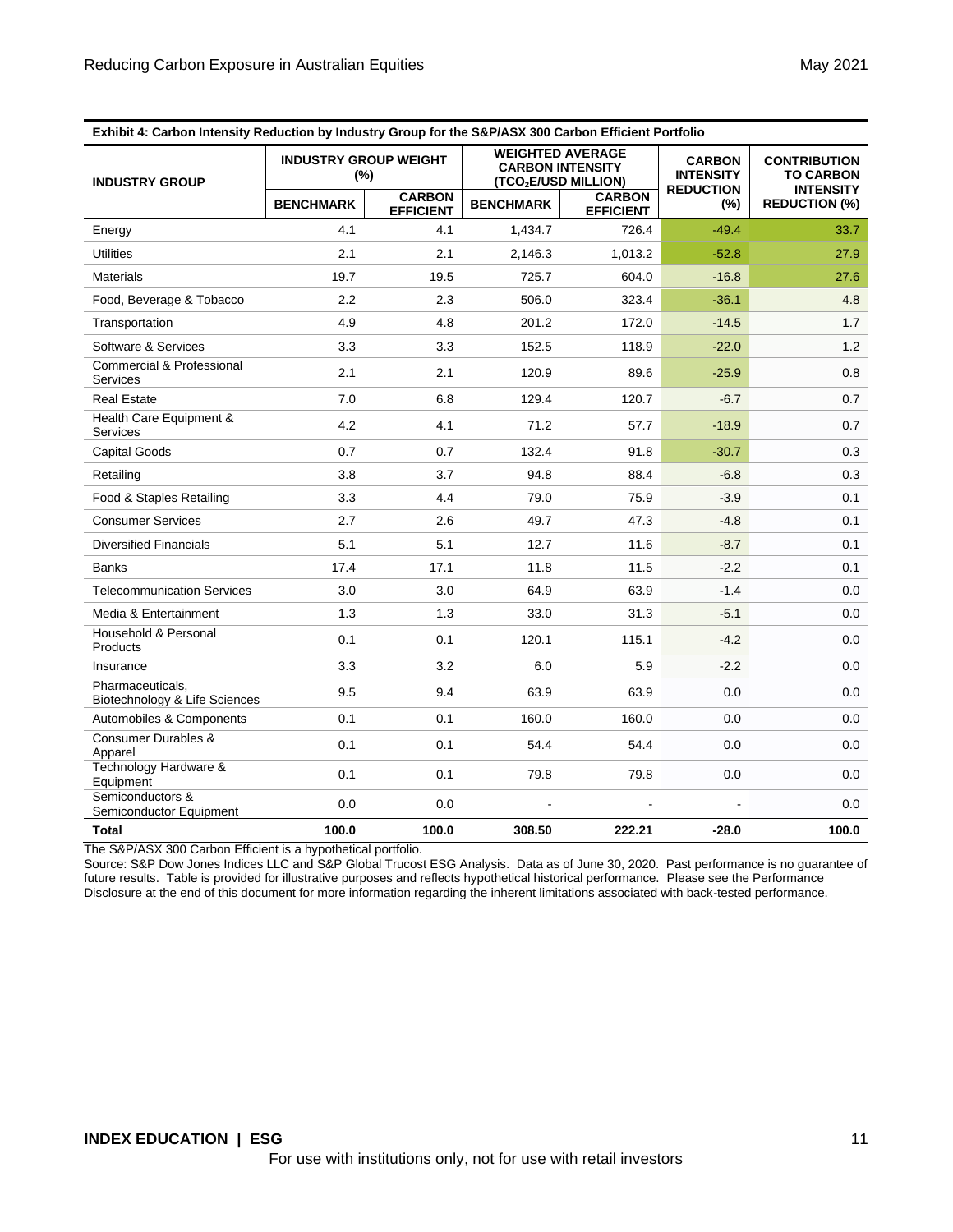*As of June 2020, the S&P/ASX 300 Carbon Efficient had a 28.0% carbon intensity reduction versus the underlying index.*

*The S&P/ASX 300 Carbon Efficient mimicked the performance of the S&P/ASX 300 and had a tracking error as low as 0.8%.* 

*The volatility of the carbon efficient portfolio was marginally higher than the benchmark.* 

As of June 19, 2020, the S&P/ASX 300 Carbon Efficient portfolio had a 28.0% carbon intensity reduction versus the underlying index (see Exhibit 4). The reweighting of companies resulted in carbon reductions in the majority of industry groups, with Utilities, Energy, Food Beverage & Tobacco, and Capital Goods seeing the most significant reductions of over 30%, while there was no carbon reduction in Automobiles & Components, Consumer Durables & Apparel, or Technology Hardware & Equipment.<sup>18</sup> Energy, Utilities, and Materials were the biggest contributors to the overall carbon reduction for the S&P/ASX 300 Carbon Efficient portfolio. Energy and Utilities contributed significant reductions to the portfolio due to the massive carbon reductions of those industry groups, despite their small industry group weights. In contrast, the carbon reduction of Materials was less pronounced, but it represented almost one-fifth of the overall index weight.

The S&P/ASX 300 Carbon Efficient portfolio mimicked the performance of the S&P/ASX 300, with a tracking error as low as 0.8% and similar returns (see Exhibit 5). The return volatility of the S&P/ASX 300 Carbon Efficient portfolio was marginally higher than the S&P/ASX 300. Compared with the narrow-based, low-carbon portfolio, the broad-based, low-carbon portfolio achieved moderate carbon intensity reduction (about 25%), with deflated active risk and no active bets on industry groups. The carbon efficient framework may be well suited for institutional investors looking for a lowcarbon strategy without taking on excess active risk and industry bets.

| Exhibit 5: Risk/Return Characteristics of the S&P/ASX 300 Carbon Efficient Portfolio |                        |                                                             |  |  |
|--------------------------------------------------------------------------------------|------------------------|-------------------------------------------------------------|--|--|
| <b>CHARACTERISTIC</b>                                                                | <b>S&amp;P/ASX 300</b> | <b>S&amp;P/ASX 300 CARBON</b><br><b>EFFICIENT PORTFOLIO</b> |  |  |
| Annualized Return (%)                                                                | 10.13                  | 10.08                                                       |  |  |
| Annualized Volatility (%)                                                            | 16.00                  | 15.83                                                       |  |  |
| Risk-Adjusted Return                                                                 | 0.63                   | 0.64                                                        |  |  |
| Annualized Excess Return (%)                                                         | -                      | $-0.05$                                                     |  |  |
| Tracking Error (%)                                                                   | ۰                      | 0.80                                                        |  |  |
| Information Ratio                                                                    |                        | $-0.067$                                                    |  |  |
| Weighted Average Carbon Intensity<br>(tCO <sub>2</sub> e/USD Million)                | 340.51                 | 256.95                                                      |  |  |

The S&P/ASX 300 Carbon Efficient portfolio is a hypothetical portfolio.

Source: S&P Dow Jones Indices LLC and S&P Global Trucost ESG Analysis. Data from March 20, 2009, to Dec. 31, 2020. Weighted average carbon intensity measured in tCO<sub>2</sub>e/USD 1 million averaged over the back-tested period by normalizing weights for securities, for which carbon intensity is available. Performance based on total return in AUD. Excess return, tracking error, and information ratio are calculated with respect to the benchmark index. Past performance is no guarantee of future results. Table is provided for illustrative purposes and reflects hypothetical historical performance. Please see the Performance Disclosure at the end of this document for more information regarding the inherent limitations associated with back-tested performance.

### **INDEX EDUCATION | ESG** 12

<sup>&</sup>lt;sup>18</sup> There is no representation from the Semiconductors & Semiconductor Equipment Industry Group in the S&P/ASX 300 as of the June 2020 rebalance.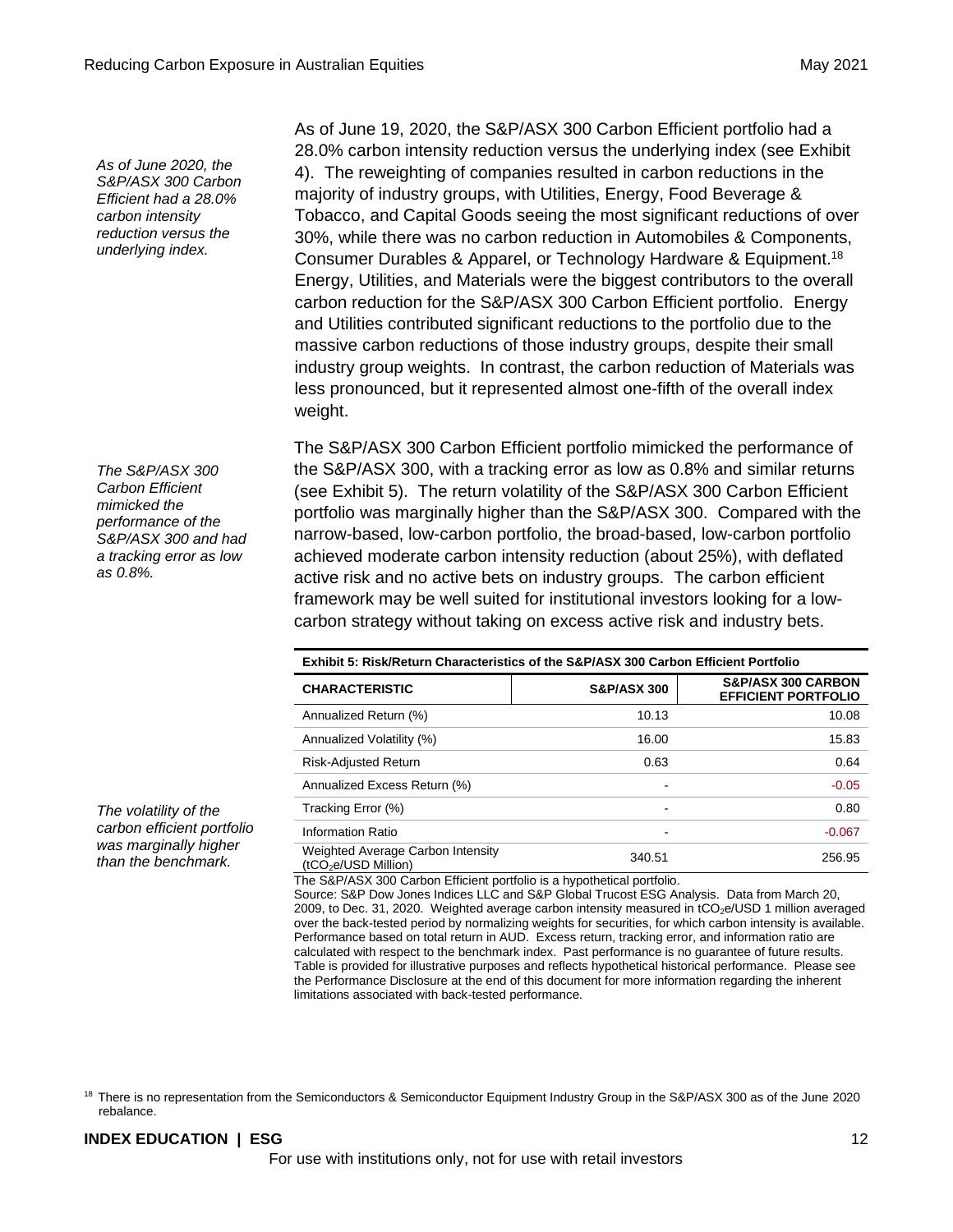*The S&P/ASX 300 companies in Capital Goods, Transportation, and Consumer Services were the most carbon efficient industry groups…*

*…while Retailing, Insurance, and Media & Entertainment were the least carbon efficient industry groups.* 

# **Measuring the Carbon Efficiency of Australian Companies Relative to Their Global Peers within Each GICS Industry Group**

Expanding the S&P Global Carbon Efficient Index Series framework to Australian equities also revealed how Australian companies fared against their global industry peers. Overall, 35.1%, 40.0%, and 24.9% of S&P/ASX 300 companies were ranked in the top  $(1^{st}$ -3<sup>rd</sup>), middle  $(4^{th}$ -7<sup>th</sup>), and bottom (8<sup>th</sup>-10<sup>th</sup>) deciles based on the S&P Carbon Global Standard as of June 19, 2020.

As seen in Exhibit 6, the S&P/ASX 300 companies<sup>19</sup> in Capital Goods, Transportation, and Consumer Services were the most carbon efficient compared with their global industry group peers, as more than half of the companies and index weights in these industry groups were in the top deciles. In the Materials and Telecommunication Services industry groups, more than 50% of the stocks ranked in the top deciles, but a majority of the industry group weights were in the middle deciles. In contrast, Australian companies in Retailing, Insurance, and Media & Entertainment were the least carbon efficient compared with their global industry group counterparts, as over 50% of stocks and index weight in these industry groups were in the bottom deciles.

<sup>19</sup> Observation for industry groups with more than five stocks.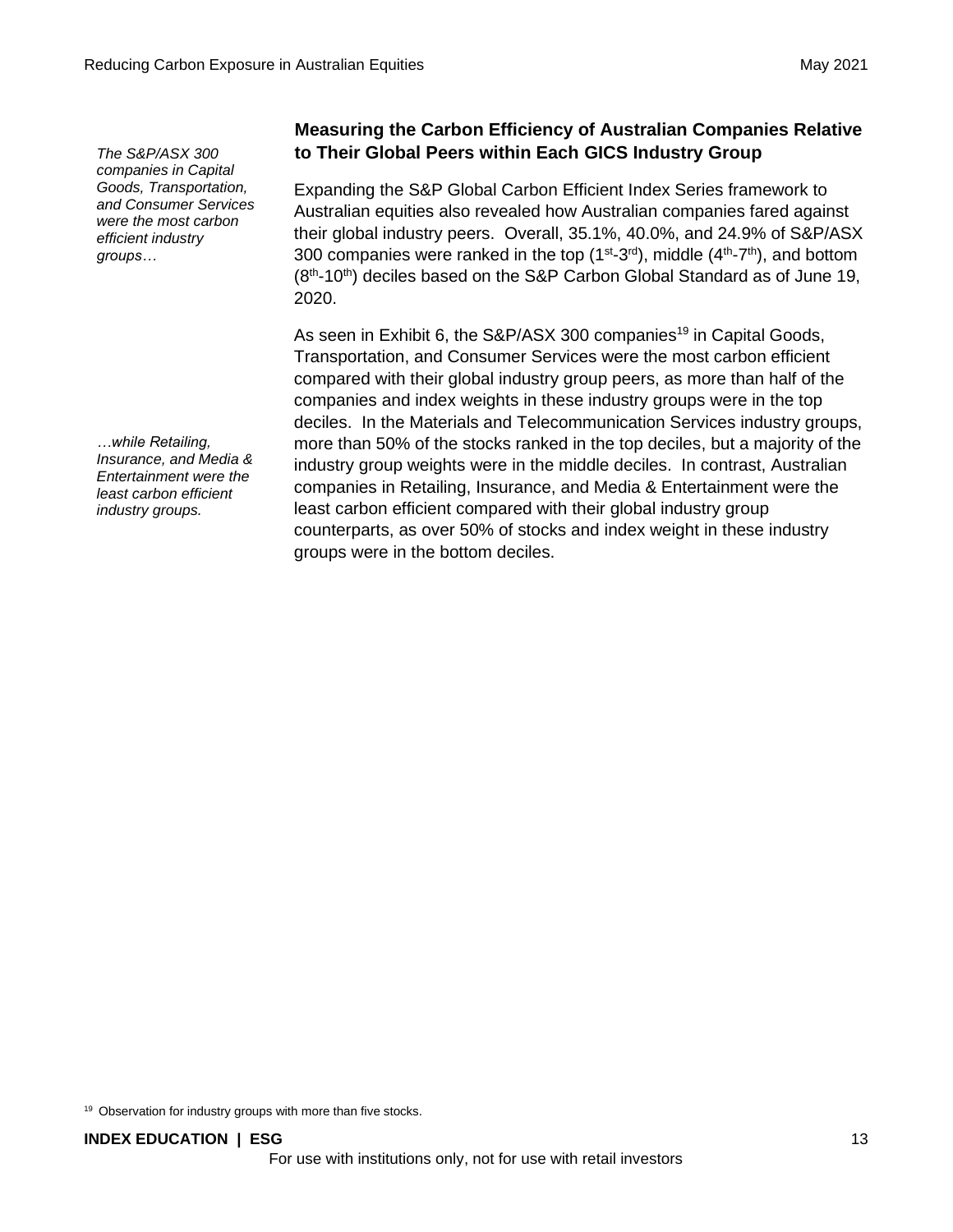| Exhibit 6: Carbon Decile Distribution of the S&P/ASX 300 Carbon Efficient Eligible Stock Universe by Industry Group |                |                                                               |               |                                 |                                                |            |               |               |
|---------------------------------------------------------------------------------------------------------------------|----------------|---------------------------------------------------------------|---------------|---------------------------------|------------------------------------------------|------------|---------------|---------------|
|                                                                                                                     |                | <b>CLASSIFICATION BY INDUSTRY GROUP STOCK</b><br><b>COUNT</b> |               |                                 | <b>CLASSIFICATION BY INDUSTRY GROUP WEIGHT</b> |            |               |               |
| <b>INDUSTRY GROUP</b>                                                                                               | <b>STOCK</b>   | PERCENT OF STOCKS IN DECILE<br><b>GROUP</b>                   |               | <b>INDUSTRY</b><br><b>GROUP</b> | <b>WEIGHT OF STOCKS IN DECILE</b><br>GROUP (%) |            |               |               |
|                                                                                                                     | <b>COUNT</b>   | <b>TOP</b>                                                    | <b>MIDDLE</b> | <b>BOTTOM</b>                   | <b>WEIGHT</b>                                  | <b>TOP</b> | <b>MIDDLE</b> | <b>BOTTOM</b> |
| Energy                                                                                                              | 16             | 25.0                                                          | 37.5          | 37.5                            | 4.1                                            | 65.8       | 7.6           | 26.6          |
| <b>Materials</b>                                                                                                    | 55             | 52.7                                                          | 38.2          | 9.1                             | 19.5                                           | 31.5       | 66.6          | 1.8           |
| <b>Capital Goods</b>                                                                                                | 9              | 55.6                                                          | 33.3          | 11.1                            | 0.7                                            | 57.6       | 34.2          | 8.1           |
| Commercial &<br><b>Professional Services</b>                                                                        | 11             | 27.3                                                          | 27.3          | 45.5                            | 2.1                                            | 10.9       | 72.8          | 16.4          |
| Transportation                                                                                                      | $\overline{7}$ | 57.1                                                          | 28.6          | 14.3                            | 4.8                                            | 78.9       | 16.4          | 4.6           |
| Automobiles &<br>Components                                                                                         | $\overline{2}$ | 0.0                                                           | 100.0         | 0.0                             | 0.1                                            | 0.0        | 100.0         | 0.0           |
| <b>Consumer Durables</b><br>& Apparel                                                                               | $\mathbf{1}$   | 100.0                                                         | 0.0           | 0.0                             | 0.1                                            | 100.0      | 0.0           | 0.0           |
| <b>Consumer Services</b>                                                                                            | 15             | 73.3                                                          | 26.7          | 0.0                             | 2.6                                            | 83.3       | 16.7          | 0.0           |
| Retailing                                                                                                           | 14             | 7.1                                                           | 21.4          | 71.4                            | 3.7                                            | 10.3       | 5.3           | 84.4          |
| Food & Staples<br>Retailing                                                                                         | 3              | 33.3                                                          | 33.3          | 33.3                            | 4.4                                            | 7.1        | 27.3          | 65.6          |
| Food, Beverage &<br>Tobacco                                                                                         | 15             | 20.0                                                          | 40.0          | 40.0                            | 2.3                                            | 37.1       | 42.2          | 20.7          |
| Household &<br><b>Personal Products</b>                                                                             | 3              | 0.0                                                           | 66.7          | 33.3                            | 0.1                                            | 0.0        | 81.0          | 19.0          |
| <b>Health Care</b><br>Equipment & Services                                                                          | 17             | 23.5                                                          | 52.9          | 23.5                            | 4.1                                            | 42.3       | 54.7          | 3.0           |
| Pharmaceuticals &<br>Biotechnology & Life<br>Sciences                                                               | 6              | 0.0                                                           | 66.7          | 33.3                            | 9.4                                            | 0.0        | 98.7          | 1.3           |
| <b>Banks</b>                                                                                                        | 9              | 22.2                                                          | 33.3          | 44.4                            | 17.1                                           | 0.4        | 64.8          | 34.9          |
| <b>Diversified</b><br>Financials                                                                                    | 22             | 36.4                                                          | 54.5          | 9.1                             | 5.1                                            | 30.7       | 54.2          | 15.1          |
| Insurance                                                                                                           | $\overline{7}$ | 14.3                                                          | 28.6          | 57.1                            | 3.2                                            | 17.9       | 29.4          | 52.7          |
| Software & Services                                                                                                 | 18             | 27.8                                                          | 61.1          | 11.1                            | 3.3                                            | 29.1       | 60.6          | 10.3          |
| <b>Technology Hardware</b><br>& Equipment                                                                           | $\overline{2}$ | 0.0                                                           | 100.0         | 0.0                             | 0.1                                            | 0.0        | 100.0         | 0.0           |
| Semiconductors &<br>Semiconductor<br>Equipment                                                                      | $\mathbf 0$    | 0.0                                                           | 0.0           | 0.0                             | 0.0                                            | 0.0        | 0.0           | 0.0           |
| Telecommunication<br><b>Services</b>                                                                                | 6              | 83.3                                                          | 16.7          | 0.0                             | 3.0                                            | 17.5       | 82.5          | 0.0           |
| Media &<br>Entertainment                                                                                            | 10             | 20.0                                                          | 20.0          | 60.0                            | 1.3                                            | 15.7       | 37.2          | 47.1          |
| <b>Utilities</b>                                                                                                    | 5              | 40.0                                                          | 40.0          | 20.0                            | 2.1                                            | 24.2       | 68.9          | 6.9           |
| <b>Real Estate</b>                                                                                                  | 32             | 28.1                                                          | 40.6          | 31.3                            | 6.8                                            | 24.7       | 38.3          | 37.0          |
| Overall                                                                                                             | 285            | 35.1                                                          | 40.0          | 24.9                            | 100.0                                          | 24.9       | 54.2          | 20.9          |

The S&P/ASX 300 Carbon Efficient portfolio is a hypothetical portfolio. Source: S&P Dow Jones Indices LLC and S&P Global Trucost ESG Analysis. Data as of June 30, 2020. Past performance is no guarantee of future results. Table is provided for illustrative purposes and prior to launch date, reflects hypothetical historical performance.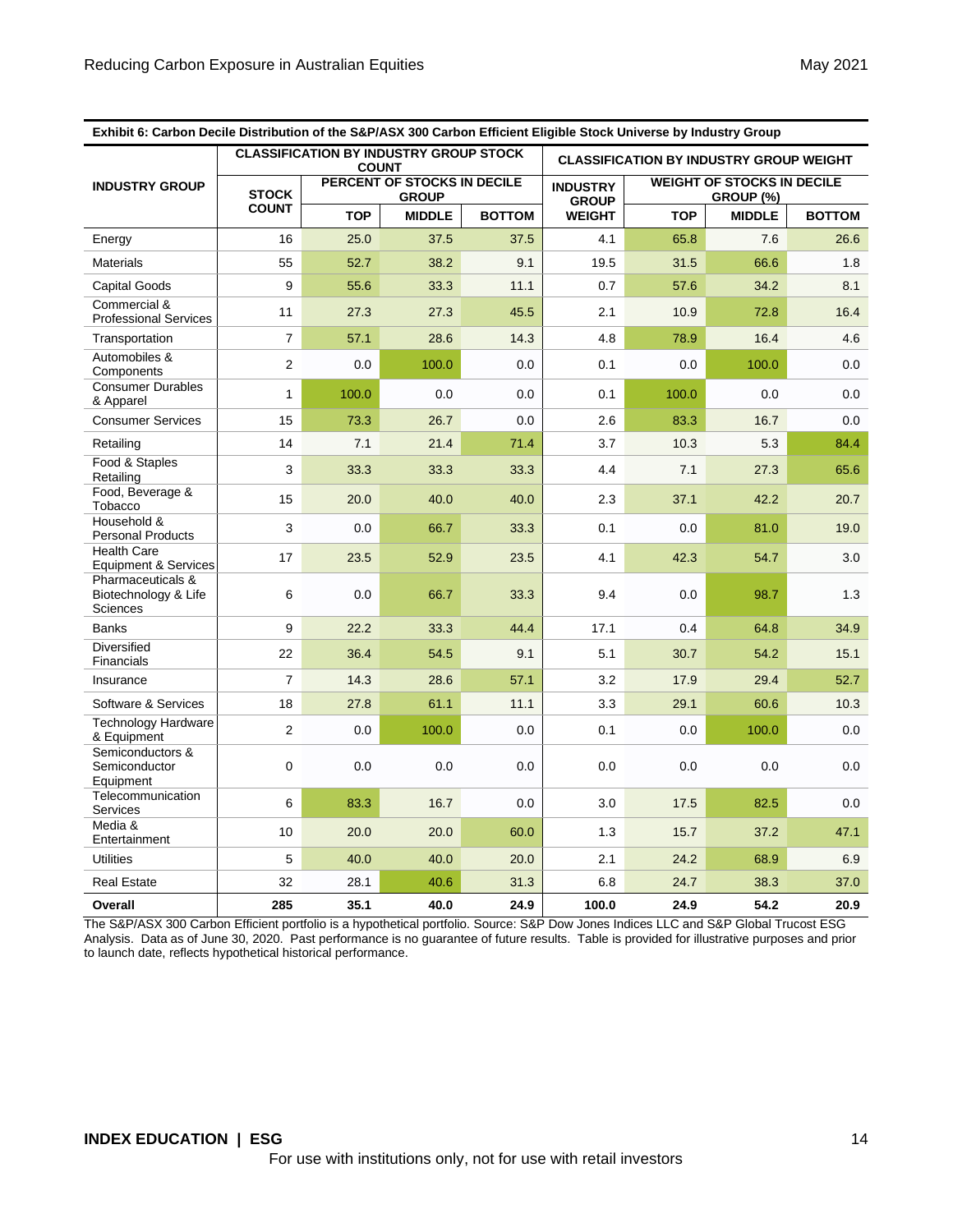*We compared narrowand broad based, lowcarbon portfolio construction options.* 

*While the narrow-based sector-neutral and unconstrained lowcarbon portfolios provided significant weighted average carbon intensity reduction…* 

*…they also had high active risk and uncertain active returns.* 

*The broad-based, lowcarbon portfolio still reduced average carbon intensity and mimicked the performance of the benchmark, with a tracking error as low as 0.8%.*

# **CONCLUSION**

In this paper, we investigated narrow- and broad-based low-carbon portfolio construction choices that showcase the tradeoffs between tracking error and a portfolio's weighted carbon intensity reduction potential.

The narrow-based, sector-unconstrained, low-carbon construction approach reduced the weighted average carbon intensity by 92.7% (with a tracking error of 5.6%), whereas sector-neutral, low-carbon portfolio reduced the weighted average carbon intensity by 71.1% (with a tracking error of 3.8%). With the sector-unconstrained approach, the low-carbon portfolio outperformed both the high-carbon portfolio and the base universe. However, with the sector-neutral approach, the low-carbon portfolio underperformed the high-carbon portfolio and the base universe.

This implied that although narrow-based portfolios of stocks with low carbon intensity showed pronounced carbon intensity reduction, they also had a cost of high active risk and an uncertainty on active returns. This approach may not be the ideal one for institutional investors who want to integrate low-carbon investing into their core holdings.

The S&P Global Carbon Efficient Index Series Methodology aims to reduce exposure to high-carbon companies in a systematic manner while attempting to maintain performance characteristics similar to the underlying benchmark. As of the June 2020 rebalance, application of this methodology framework on the S&P/ASX 300 yielded a 28% carbon intensity reduction over the underlying index. The top three contributors to the portfolio carbon reduction were Energy (33.7%), Utilities (27.9%), and Materials (27.6%). Over the back-tested period, the S&P/ASX 300 Carbon Efficient portfolio mimicked performance of the S&P/ASX 300, with a tracking error as low as 0.8% and an average carbon intensity reduction of over 25%.

Companies in Telecommunication Services, Consumer Services, Transportation, Capital Goods, and Materials tended to be more carbon efficient than their global industry group peers. In contrast, Australian companies in Retailing, Insurance, and Media & Entertainment were less carbon efficient than their global industry group counterparts.

The S&P Global Carbon Efficient Index Series framework thus offers an innovative indexing solution that achieved its objective in reducing the carbon intensity of the portfolio while maintaining the performance characteristics of the underlying benchmark. This hypothetical approach may be well suited for institutional investors looking for a low-carbon strategy without taking on excess active risk and industry bets.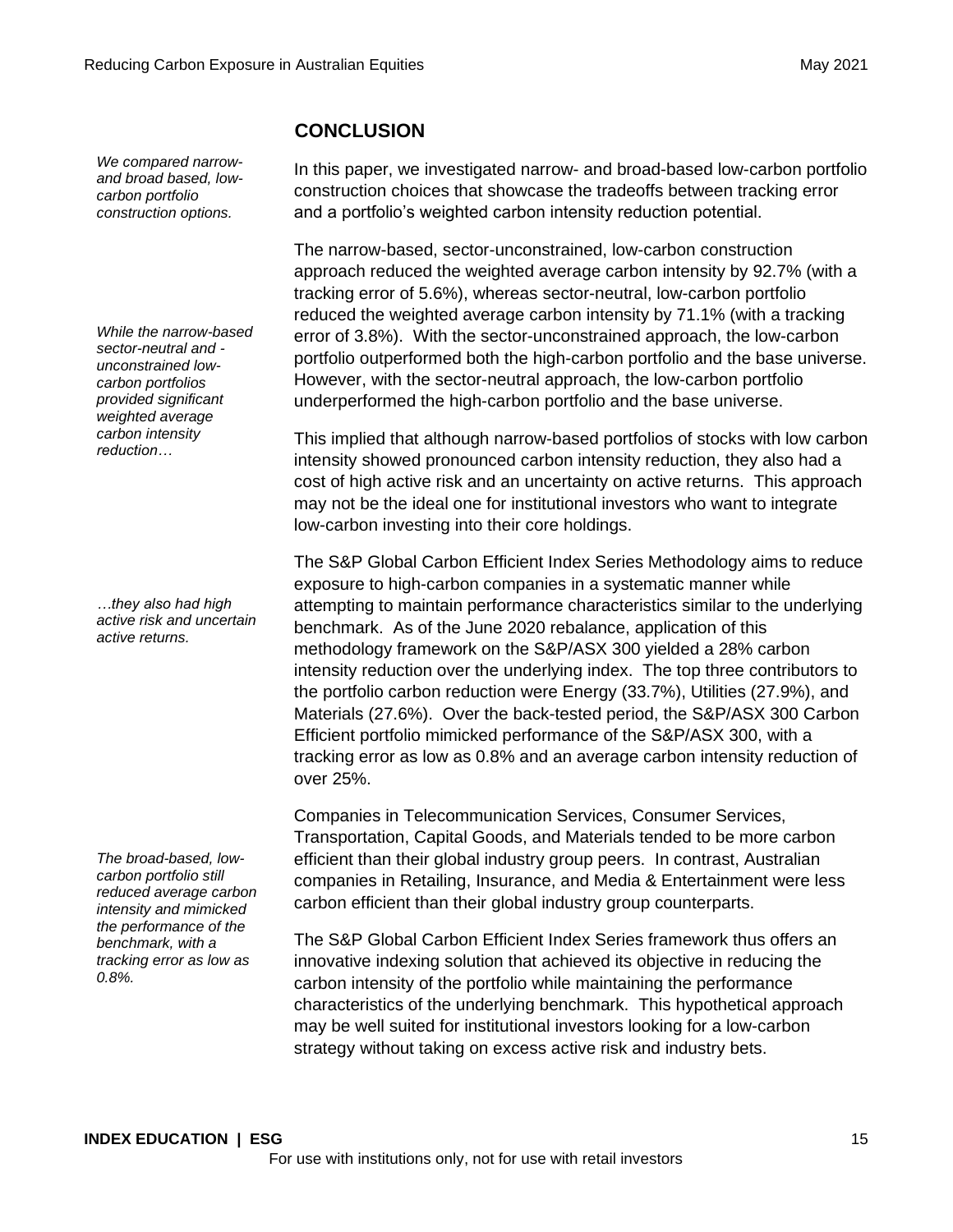# **APPENDIX**

| <b>Exhibit 7: Performance Characteristics of S&amp;P/ASX Carbon Efficient Indices</b> |                                                |                                                            |                                                                             |  |  |
|---------------------------------------------------------------------------------------|------------------------------------------------|------------------------------------------------------------|-----------------------------------------------------------------------------|--|--|
| <b>CHARACTERISTIC</b>                                                                 | <b>S&amp;P/ASX ALL</b><br><b>AUSTRALIAN 50</b> | <b>S&amp;P/ASX ALL 50</b><br><b>CARBON EFFICIENT INDEX</b> | <b>S&amp;P/ASX ALL 50 FOSSIL FUEL</b><br><b>FREE CARBON EFFICIENT INDEX</b> |  |  |
| Annualized Return (%)                                                                 | 9.8                                            | 10.5                                                       | 10.7                                                                        |  |  |
| Annualized Volatility (%)                                                             | 15.6                                           | 15.6                                                       | 15.4                                                                        |  |  |
| <b>Risk-Adjusted Return</b>                                                           | 0.63                                           | 0.67                                                       | 0.70                                                                        |  |  |
| Annualized Excess Return (%)                                                          |                                                | 0.70                                                       | 0.94                                                                        |  |  |
| Tracking Error (%)                                                                    | $\overline{\phantom{0}}$                       | 1.2                                                        | 3.0                                                                         |  |  |
| Information Ratio                                                                     |                                                | 0.57                                                       | 0.31                                                                        |  |  |
| Weighted Average Carbon Intensity<br>$(tCO2e/USD 1$ Million)                          | 272.8                                          | 184.3                                                      | 118.4                                                                       |  |  |

Source: S&P Dow Jones Indices LLC and S&P Global Trucost ESG Analysis. Data from Dec. 31, 2011, to Dec. 31, 2020. Performance based on total return in AUD. Excess return, tracking error, and information ratio are calculated with respect to the benchmark index. Past performance is no guarantee of future results. Table is provided for illustrative purposes and reflects hypothetical historical performance. Please see the Performance Disclosure at the end of this document for more information regarding the inherent limitations associated with back-tested performance.

| Exhibit 8: Coverage of Base Universe with Respect to the S&P/ASX 300 |                      |                       |               |  |
|----------------------------------------------------------------------|----------------------|-----------------------|---------------|--|
| <b>EFFECTIVE DATE</b>                                                | <b>BASE UNIVERSE</b> | <b>COVERAGE (%)</b>   |               |  |
|                                                                      |                      | <b>BY STOCK COUNT</b> | <b>BY FMC</b> |  |
| March 20, 2009                                                       | 202                  | 67.3                  | 96.9          |  |
| March 19, 2010                                                       | 200                  | 66.4                  | 95.8          |  |
| March 18, 2011                                                       | 231                  | 77.0                  | 94.8          |  |
| March 16, 2012                                                       | 228                  | 76.3                  | 96.8          |  |
| March 15, 2013                                                       | 223                  | 74.3                  | 97.2          |  |
| March 21, 2014                                                       | 228                  | 75.7                  | 97.7          |  |
| March 20, 2015                                                       | 275                  | 91.7                  | 98.8          |  |
| March 18, 2016                                                       | 277                  | 92.3                  | 99.5          |  |
| March 17, 2017                                                       | 268                  | 89.0                  | 99.1          |  |
| March 16, 2018                                                       | 280                  | 93.3                  | 99.2          |  |
| March 15, 2019                                                       | 276                  | 92.0                  | 99.0          |  |
| June 19, 2020                                                        | 279                  | 93.0                  | 98.0          |  |
| Average                                                              | 247.3                | 82.4                  | 97.7          |  |

All portfolios shown are hypothetical.

Source: S&P Dow Jones Indices LLC, S&P Global Trucost ESG Analysis, and FactSet. Data from March 20, 2009, to June 19, 2020. Performance based on total return in AUD. Excess return, tracking error, and information ratio are calculated with respect to the S&P/ASX 300. Past performance is no guarantee of future results. Table is provided for illustrative purposes and reflects hypothetical historical performance. Please see the Performance Disclosure at the end of this document for more information regarding the inherent limitations associated with back-tested performance.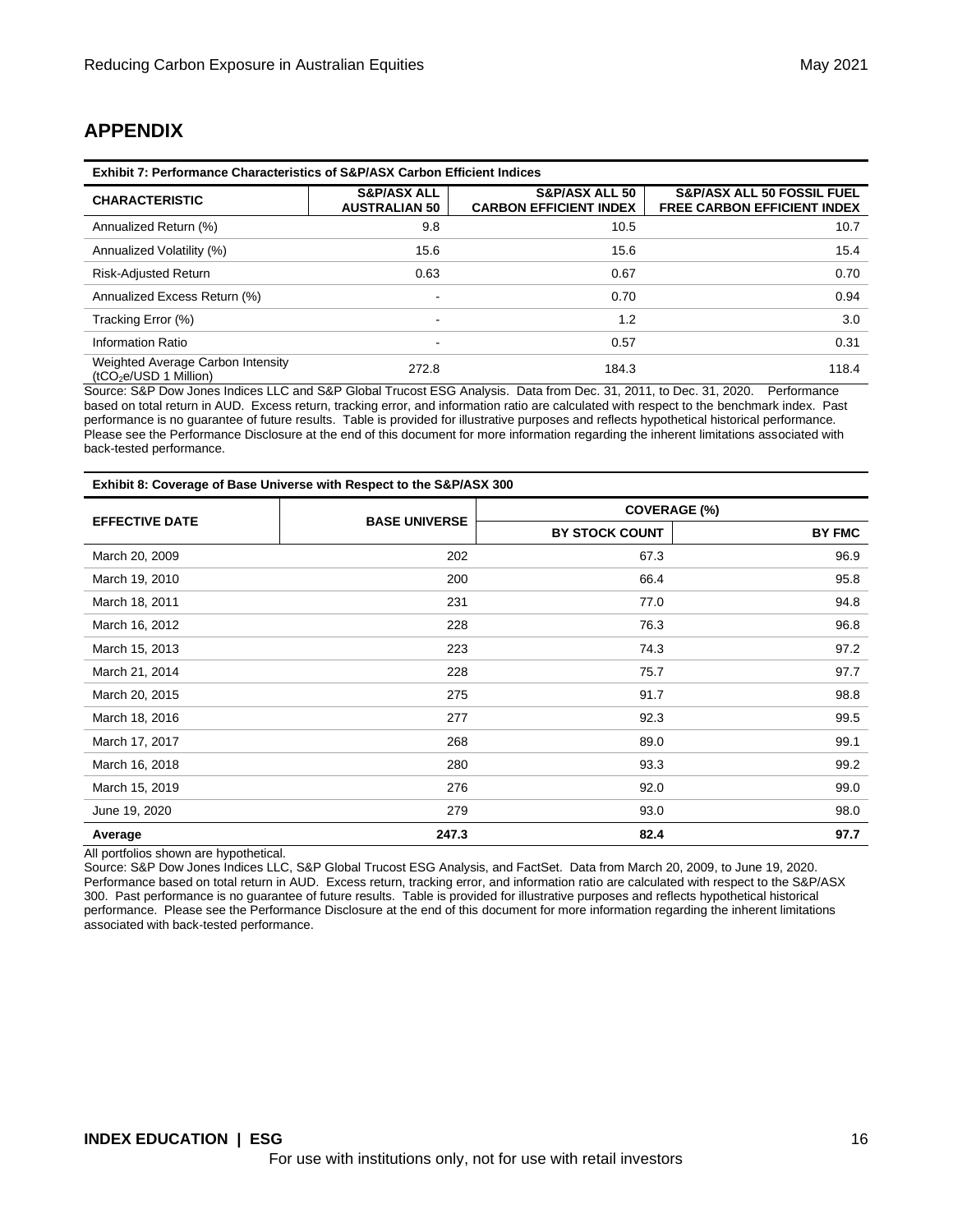| LAMING 3. ACUVE JECTOR DETS OF UNCONSTRUITED LOW- AND HIGH-CARDON FOR HOUSE COMPARED WITH THE DASE ONLYERSE. |                |                 |  |  |
|--------------------------------------------------------------------------------------------------------------|----------------|-----------------|--|--|
| <b>SECTOR</b>                                                                                                | LOW-CARBON (%) | HIGH-CARBON (%) |  |  |
| <b>Financials</b>                                                                                            | 15.8           | $-15.4$         |  |  |
| Information Technology                                                                                       | 6.8            | $-3.6$          |  |  |
| <b>Consumer Discretionary</b>                                                                                | 5.3            | $-13.6$         |  |  |
| <b>Communication Services</b>                                                                                | 4.3            | $-2.7$          |  |  |
| Industrials                                                                                                  | 1.2            | $-6.1$          |  |  |
| <b>Health Care</b>                                                                                           | 1.4            | $-6.1$          |  |  |
| <b>Utilities</b>                                                                                             | $-2.8$         | 3.6             |  |  |
| <b>Consumer Staples</b>                                                                                      | $-4.0$         | 2.3             |  |  |
| <b>Real Estate</b>                                                                                           | $-3.8$         | $-1.9$          |  |  |
| Energy                                                                                                       | $-6.2$         | 11.1            |  |  |
| <b>Materials</b>                                                                                             | $-18.2$        | 32.3            |  |  |

**Exhibit 9: Active Sector Bets of Unconstrained Low- and High-Carbon Portfolios Compared with the Base Universe**

All portfolios shown are hypothetical.

Source: S&P Dow Jones Indices LLC and S&P Global Trucost ESG Analysis. Data from March 20, 2009, to June 19, 2020. Active sector weights averaged across rebalances over the back-tested period with regard to the base universe. Table is provided for illustrative purposes and reflects hypothetical historical performance. Please see the Performance Disclosure at the end of this document for more information regarding the inherent limitations associated with back-tested performance.

### **Exhibit 10: Cumulative Performance of the S&P/ASX 300 and S&P/ASX 300 Carbon Efficient**



The S&P/ASX 300 Carbon Efficient portfolio is a hypothetical portfolio.

Source: S&P Dow Jones Indices LLC and S&P Global Trucost ESG Analysis. Data from March 20, 2009, to Dec. 31, 2020. Performance based on total return in AUD. Past performance is no guarantee of future results. Chart is provided for illustrative purposes and reflects hypothetical historical performance. Please see the Performance Disclosure at the end of this document for more information regarding the inherent limitations associated with back-tested performance.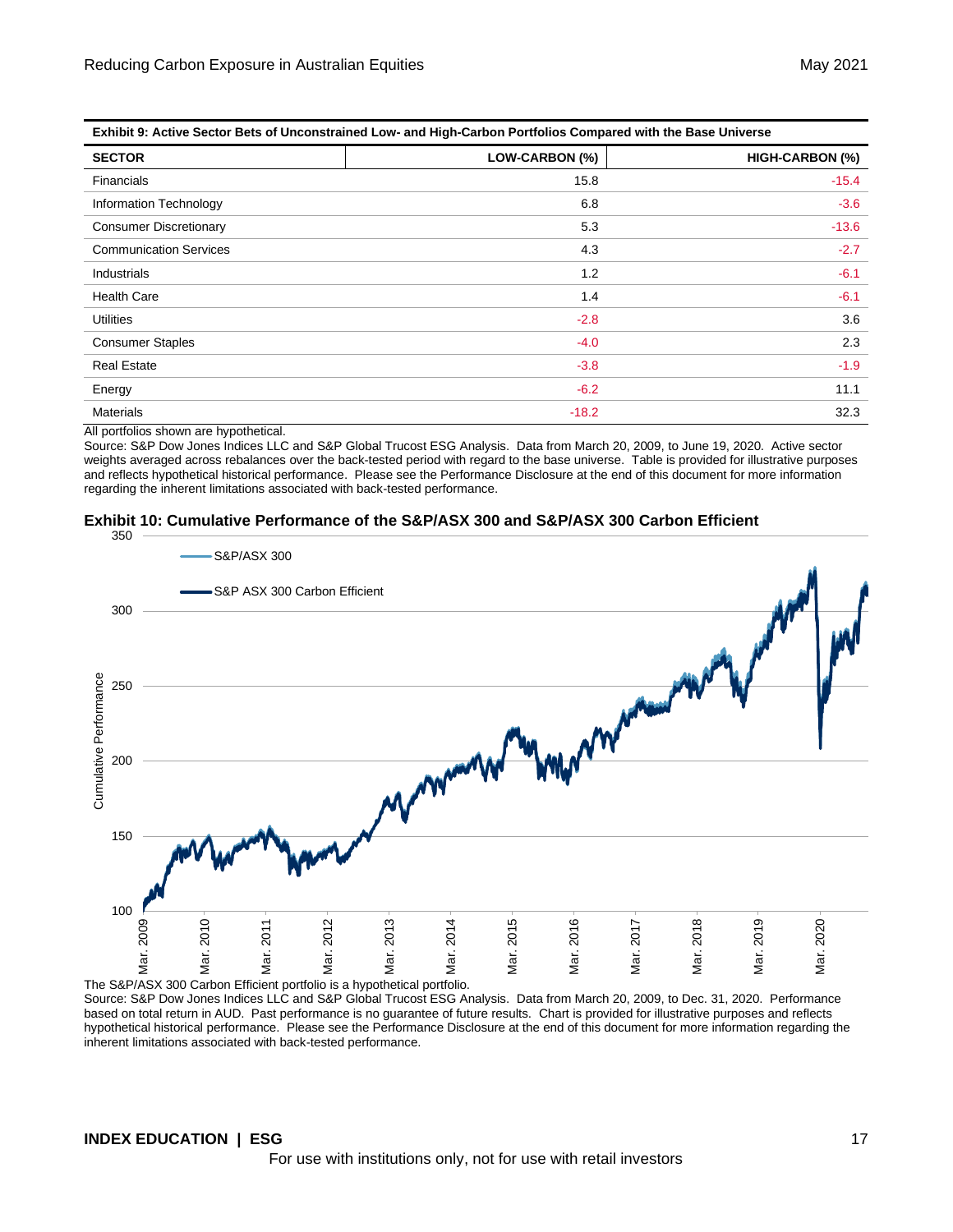| <b>S&amp;P DJI RESEARCH CONTRIBUTORS</b> |                           |                                  |  |
|------------------------------------------|---------------------------|----------------------------------|--|
| Sunjiv Mainie, CFA, CQF                  | Global Head               | sunjiv.mainie@spglobal.com       |  |
| Jake Vukelic                             | <b>Business Manager</b>   | jake.vukelic@spglobal.com        |  |
| <b>GLOBAL RESEARCH &amp; DESIGN</b>      |                           |                                  |  |
| <b>AMERICAS</b>                          |                           |                                  |  |
| Gaurav Sinha                             | Americas Head             | gaurav.sinha@spglobal.com        |  |
| Laura Assis                              | Analyst                   | laura.assis@spglobal.com         |  |
| Cristopher Anguiano, FRM                 | Senior Analyst            | cristopher.anguiano@spglobal.com |  |
| Nazerke Bakytzhan, PhD                   | Senior Analyst            | nazerke.bakytzhan@spglobal.com   |  |
| Smita Chirputkar                         | Director                  | smita.chirputkar@spglobal.com    |  |
| Rachel Du                                | Senior Analyst            | rachel.du@spglobal.com           |  |
| Bill Hao                                 | Director                  | wenli.hao@spglobal.com           |  |
| Qing Li                                  | Director                  | ging.li@spglobal.com             |  |
| Berlinda Liu, CFA                        | Director                  | berlinda.liu@spglobal.com        |  |
| Lalit Ponnala, PhD                       | Director                  | lalit.ponnala@spglobal.com       |  |
| Maria Sanchez, CIPM                      | <b>Associate Director</b> | maria.sanchez@spglobal.com       |  |
| Hong Xie, CFA                            | <b>Senior Director</b>    | hong.xie@spglobal.com            |  |
| <b>APAC</b>                              |                           |                                  |  |
| Priscilla Luk                            | <b>APAC Head</b>          | priscilla.luk@spqlobal.com       |  |
| Arpit Gupta                              | Senior Analyst            | arpit.gupta1@spglobal.com        |  |
| Akash Jain                               | <b>Associate Director</b> | akash.jain@spglobal.com          |  |
| Anurag Kumar                             | <b>Senior Analyst</b>     | anurag.kumar@spglobal.com        |  |
| Xiaoya Qu                                | Senior Analyst            | xiaoya.qu@spglobal.com           |  |
| Yan Sun                                  | Senior Analyst            | yan.sun@spglobal.com             |  |
| Tim Wang                                 | Senior Analyst            | tim.wang@spglobal.com            |  |
| Liyu Zeng, CFA                           | Director                  | liyu.zeng@spglobal.com           |  |
| <b>EMEA</b>                              |                           |                                  |  |
| Andrew Innes                             | <b>EMEA Head</b>          | andrew.innes@spglobal.com        |  |
| Alberto Allegrucci, PhD                  | Senior Analyst            | alberto.allegrucci@spglobal.com  |  |
| Panos Brezas, PhD                        | <b>Senior Analyst</b>     | panos.brezas@spglobal.com        |  |
| Leonardo Cabrer, PhD                     | Associate Director        | leonardo.cabrer@spglobal.com     |  |
| Andrew Cairns, CFA                       | Associate Director        | andrew.cairns@spglobal.com       |  |
| Niall Gilbride, CFA                      | Senior Analyst            | niall.gilbride@spglobal.com      |  |
| Rui Li, ACA                              | Senior Analyst            | rui.li@spglobal.com              |  |
| Jingwen Shi, PhD                         | Senior Analyst            | jingwen.shi@spglobal.com         |  |
| <b>INDEX INVESTMENT STRATEGY</b>         |                           |                                  |  |
| Craig J. Lazzara, CFA                    | Global Head               | craig.lazzara@spglobal.com       |  |
| Fei Mei Chan                             | Director                  | feimei.chan@spglobal.com         |  |
| Tim Edwards, PhD                         | <b>Managing Director</b>  | tim.edwards@spglobal.com         |  |
| Anu R. Ganti, CFA                        | <b>Senior Director</b>    | anu.ganti@spglobal.com           |  |
| Sherifa Issifu                           | Associate                 | sherifa.issifu@spglobal.com      |  |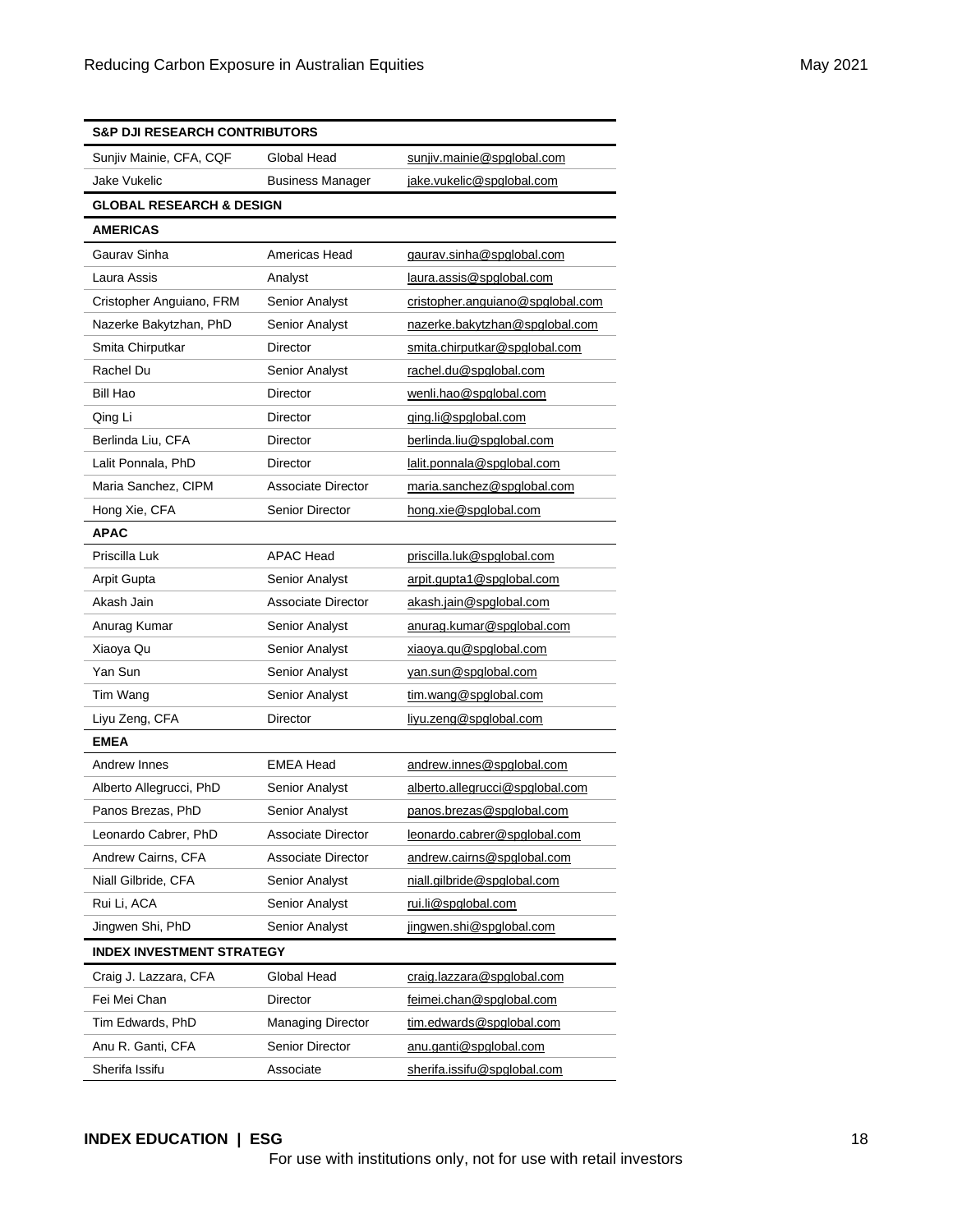# PERFORMANCE DISCLOSURE/BACK-TESTED DATA

The S&P/ASX All Australian 50 Carbon Efficient Index was launched August 20, 2015. The S&P/ASX All Australian 50 Fossil Fuel Free Carbon Efficient Index was launched November 16, 2015. All information presented prior to an index's Launch Date is hypothetical (backtested), not actual performance. The back-test calculations are based on the same methodology that was in effect on the index Launch Date. However, when creating back-tested history for periods of market anomalies or other periods that do not reflect the general current market environment, index methodology rules may be relaxed to capture a large enough universe of securities to simulate the target market the index is designed to measure or strategy the index is designed to capture. For example, market capitalization and liquidity thresholds may be reduced. Complete index methodology details are available at [www.spglobal.com/spdji.](http://www.spglobal.com/spdji) Past performance of the Index is not an indication of future results. Back-tested performance reflects application of an index methodology and selection of index constituents with the benefit of hindsight and knowledge of factors that may have positively affected its performance, cannot account for all financial risk that may affect results and may be considered to reflect survivor/look ahead bias. Actual returns may differ significantly from, and be lower than, back-tested returns. Past performance is not an indication or guarantee of future results. Please refer to the methodology for the Index for more details about the index, including the manner in which it is rebalanced, the timing of such rebalancing, criteria for additions and deletions, as well as all index calculations. Back-tested performance is for use with institutions only; not for use with retail investors.

S&P Dow Jones Indices defines various dates to assist our clients in providing transparency. The First Value Date is the first day for which there is a calculated value (either live or back-tested) for a given index. The Base Date is the date at which the index is set to a fixed value for calculation purposes. The Launch Date designates the date when the values of an index are first considered live: index values provided for any date or time period prior to the index's Launch Date are considered back-tested. S&P Dow Jones Indices defines the Launch Date as the date by which the values of an index are known to have been released to the public, for example via the company's public website or its data feed to external parties. For Dow Jones-branded indices introduced prior to May 31, 2013, the Launch Date (which prior to May 31, 2013, was termed "Date of introduction") is set at a date upon which no further changes were permitted to be made to the index methodology, but that may have been prior to the Index's public release date.

Typically, when S&P DJI creates back-tested index data, S&P DJI uses actual historical constituent-level data (e.g., historical price, market capitalization, and corporate action data) in its calculations. As ESG investing is still in early stages of development, certain datapoints used to calculate S&P DJI's ESG indices may not be available for the entire desired period of back-tested history. The same data availability issue could be true for other indices as well. In cases when actual data is not available for all relevant historical periods, S&P DJI may employ a process of using "Backward Data Assumption" (or pulling back) of ESG data for the calculation of back-tested historical performance. "Backward Data Assumption" is a process that applies the earliest actual live data point available for an index constituent company to all prior historical instances in the index performance. For example, Backward Data Assumption inherently assumes that companies currently not involved in a specific business activity (also known as "product involvement") were never involved historically and similarly also assumes that companies currently involved in a specific business activity were involved historically too. The Backward Data Assumption allows the hypothetical back-test to be extended over more historical years than would be feasible using only actual data. For more information on "Backward Data Assumption" please refer to th[e FAQ.](https://www.spglobal.com/spdji/en/education/article/faq-esg-back-testing-backward-data-assumption-overview/) The methodology and factsheets of any index that employs backward assumption in the back-tested history will explicitly state so. The methodology will include an Appendix with a table setting forth the specific data points and relevant time period for which backward projected data was used.

Index returns shown do not represent the results of actual trading of investable assets/securities. S&P Dow Jones Indices maintains the index and calculates the index levels and performance shown or discussed but does not manage actual assets. Index returns do not reflect payment of any sales charges or fees an investor may pay to purchase the securities underlying the Index or investment funds that are intended to track the performance of the Index. The imposition of these fees and charges would cause actual and back-tested performance of the securities/fund to be lower than the Index performance shown. As a simple example, if an index returned 10% on a US \$100,000 investment for a 12-month period (or US \$10,000) and an actual asset-based fee of 1.5% was imposed at the end of the period on the investment plus accrued interest (or US \$1,650), the net return would be 8.35% (or US \$8,350) for the year. Over a three-year period, an annual 1.5% fee taken at year end with an assumed 10% return per year would result in a cumulative gross return of 33.10%, a total fee of US \$5,375, and a cumulative net return of 27.2% (or US \$27,200).